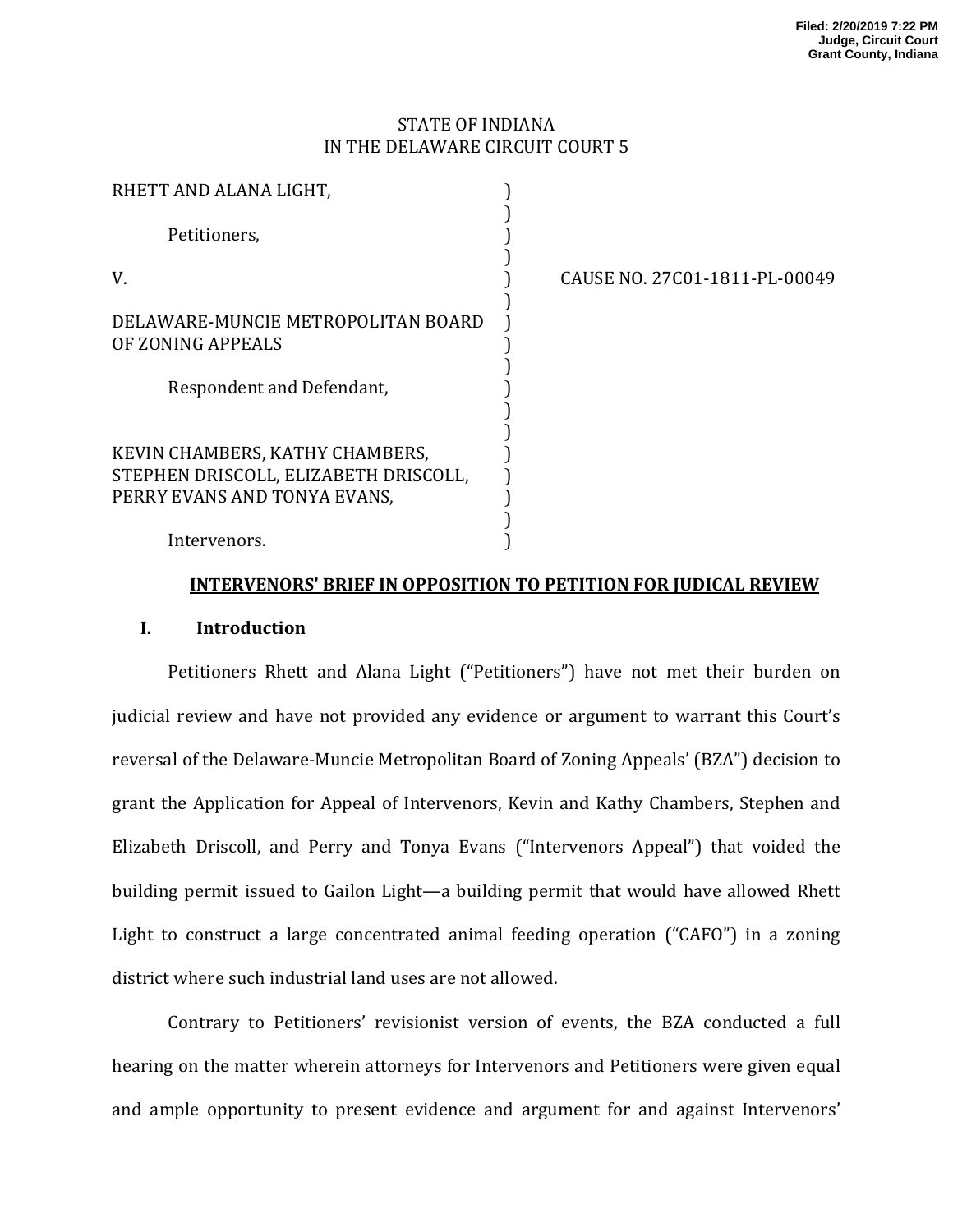Appeal. Prior to the hearing, Steve Minnick, the Delaware County Building Commissioner/Zoning Administrator ("Zoning Administrator") submitted his report to the BZA stating the basis for his decision to issue the building permit. Both Intervenors and Petitioners submitted extensive written materials and evidence for the BZA's consideration. And, at the hearing the BZA members asked questions of both Parties. After considering the evidence and argument, the BZA voted to grant Intervenors' Appeal and void the building permit finding that the Light CAFO is an industrial agricultural land use that is not a permitted use in the "F-Farm Zone" under Article XII of the Delaware County Zoning Ordinance ("Zoning Ordinance"). The BZA's decision is based on its reasonable interpretation of the Zoning Ordinance and is supported by substantial evidence in the record. 

Petitioners may disagree with the BZA's determination but that is not enough to overturn it. Rather, Petitioners have the heavy burden of demonstrating that the BZA abused its discretion, acted arbitrarily and capriciously, or failed to follow the law. Petitioners have demonstrated none of these things. Instead, they have chosen to concoct a vast conspiracy theory, falsely accuse the BZA's attorney of misconduct without any evidence for making such a serious claim, and raise irrelevant and meritless arguments to confuse and distract. Putting these regrettable tactics aside, there is simply no evidence or legal grounds to support Petitioners' claims. Accordingly, this Court should reject them and uphold the BZA's decision.

## **II. Summary of Argument**

First, Petitioners' contention that its industrial-scale CAFO is somehow the same thing as a "farm" is contrary to common sense, the overwhelming evidence presented to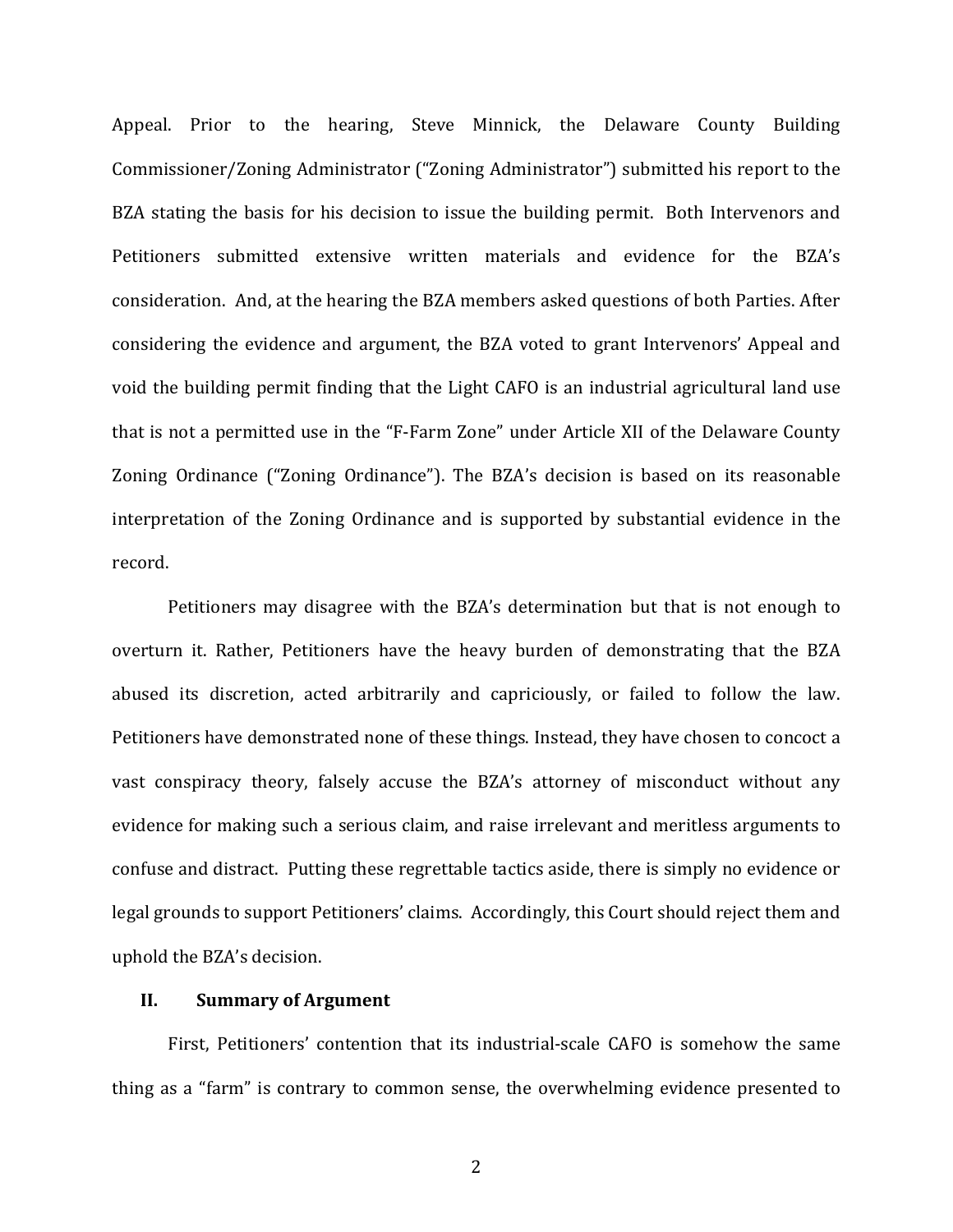the BZA, the plain terms of the zoning ordinance, and Indiana law. Second, Petitioners' assertion that the BZA lacked jurisdiction to hear Intervenors' Appeal contradicts the express language of the zoning ordinance and the Indiana Code which both squarely place authority with the BZA to determine appeals of Zoning Administrator decisions that involve interpretation of the Zoning Ordinance.

Finally, the BZA's attorney, Megan Quirk, did her job. Contrary to Petitioners' view, Ms. Quirk had no reason to recuse herself and did not "taint" the BZA proceedings. There is no evidence that Ms. Quirk or her firm ever represented a Party to this proceeding or other client that would give rise to a conflict requiring her recusal. There is no evidence that Ms. Quirk ever communicated with Intervenors or their counsel outside of her role as BZA attorney. There is no evidence that Ms. Quirk was even aware of her family members' concerns about the CAFO as expressed to state agency IDEM months before the BZA's involvement, much less any evidence that she agreed with those concerns. And even if such evidence existed, there is not a shred of evidence that Ms. Quirk communicated those concerns to any BZA member, did anything improper to influence a BZA members' vote, or failed to use her sound legal judgment in advising the BZA. Simply put, Megan Quirk's personal views, whatever they are, and those of her family were not communicated to the BZA and did not influence the BZA's decision. Petitioners' quest to contrive a due process violation by running roughshod over Ms. Quirk's reputation is an unfortunate and misleading side show that should be rejected by this Court.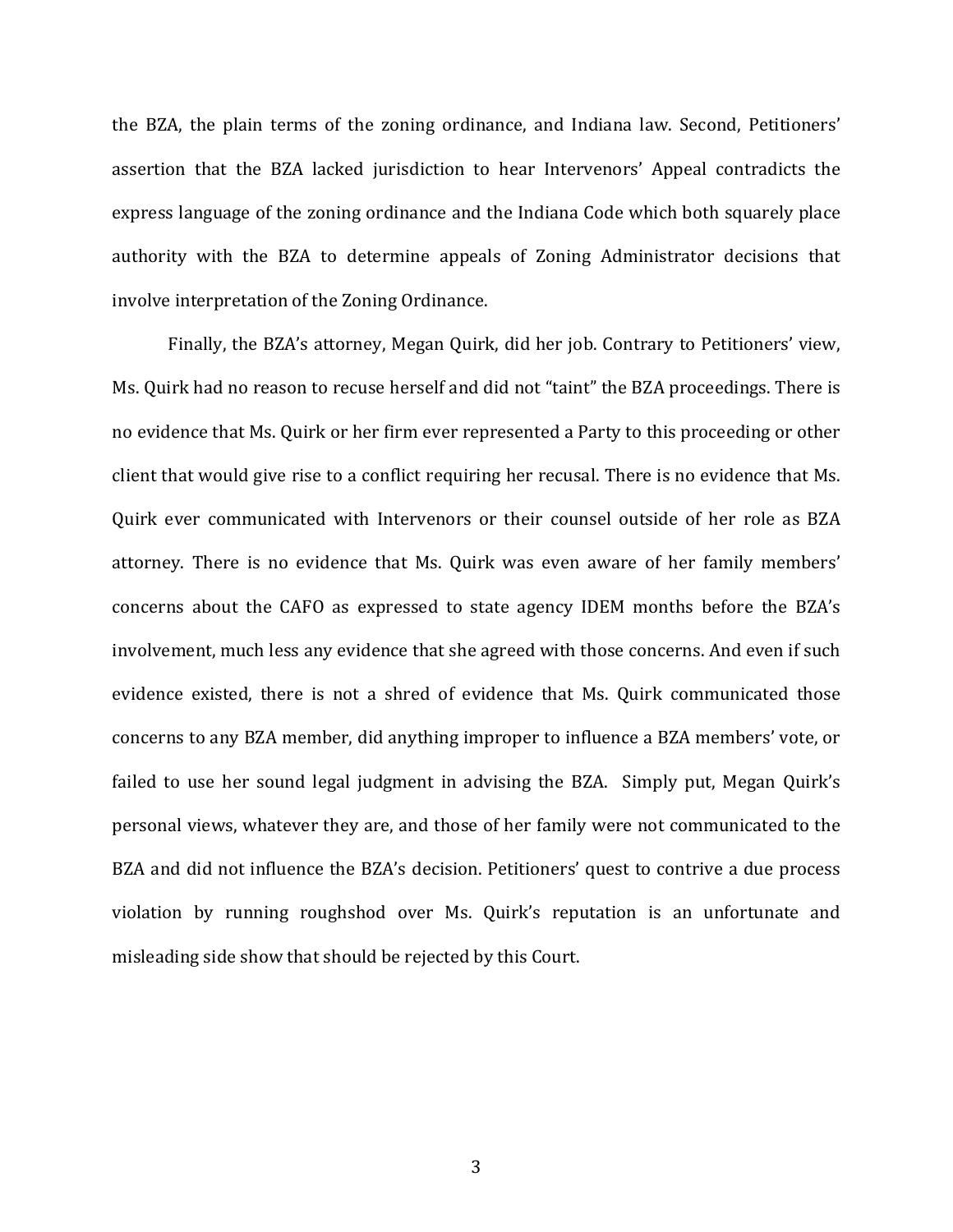#### **III.** The Facts Support the BZA's Decision

Petitioners present a revisionist version of the facts and rely on irrelevant evidence outside the record that was not before the BZA. The actual record and relevant evidence before the BZA is as follows.

On December 12, 2017, Rhett Light submitted a permit application to the Indiana Department of Environmental Management ("IDEM") to construct and operate a large CAFO with 10,560 "wean to finish" hogs in four "production buildings" each with underground waste pits to collect an estimated 4.2 million gallons of hog feces and process wastewater. (Transcript at 6-7; BZA Record Exh. I) Rhett Light proposed to build the CAFO on vacant crop land he does not own at 2601 West County Road 1270 North in Muncie, Indiana (the "CAFO Site"). (Transcript at p. 3; BZA Record Exh. I, L) The CAFO Site is in the middle of an established residential community of approximately 200 homes within one (1) mile and forty- five  $(45)$  households within a half-mile. (Transcript at 7; Intervenors' Memorandum in Support of Application for Appeal at p. 1, attached hereto as Exhibit 1).

Public notice of Rhett Light's permit application to IDEM drew significant public opposition and concern about the detrimental impacts the CAFO would have on quality of life, the environment, and property values. (BZA Record, Exhs. J, K; Exh. 1 at p. 2). When citizens raised these concerns to County officials, they were advised that the County's Zoning Ordinance lacked any requirements for CAFOs. (Transcript at 19;  $Exh. 1$  at p. 2). Indeed, Commissioner King explained that, "no one brought it to our attention that there is no [CAFO] regulations in our County" and county attorney John Brooke advised that "a CAFO is not considered an agricultural use" under other county ordinances that he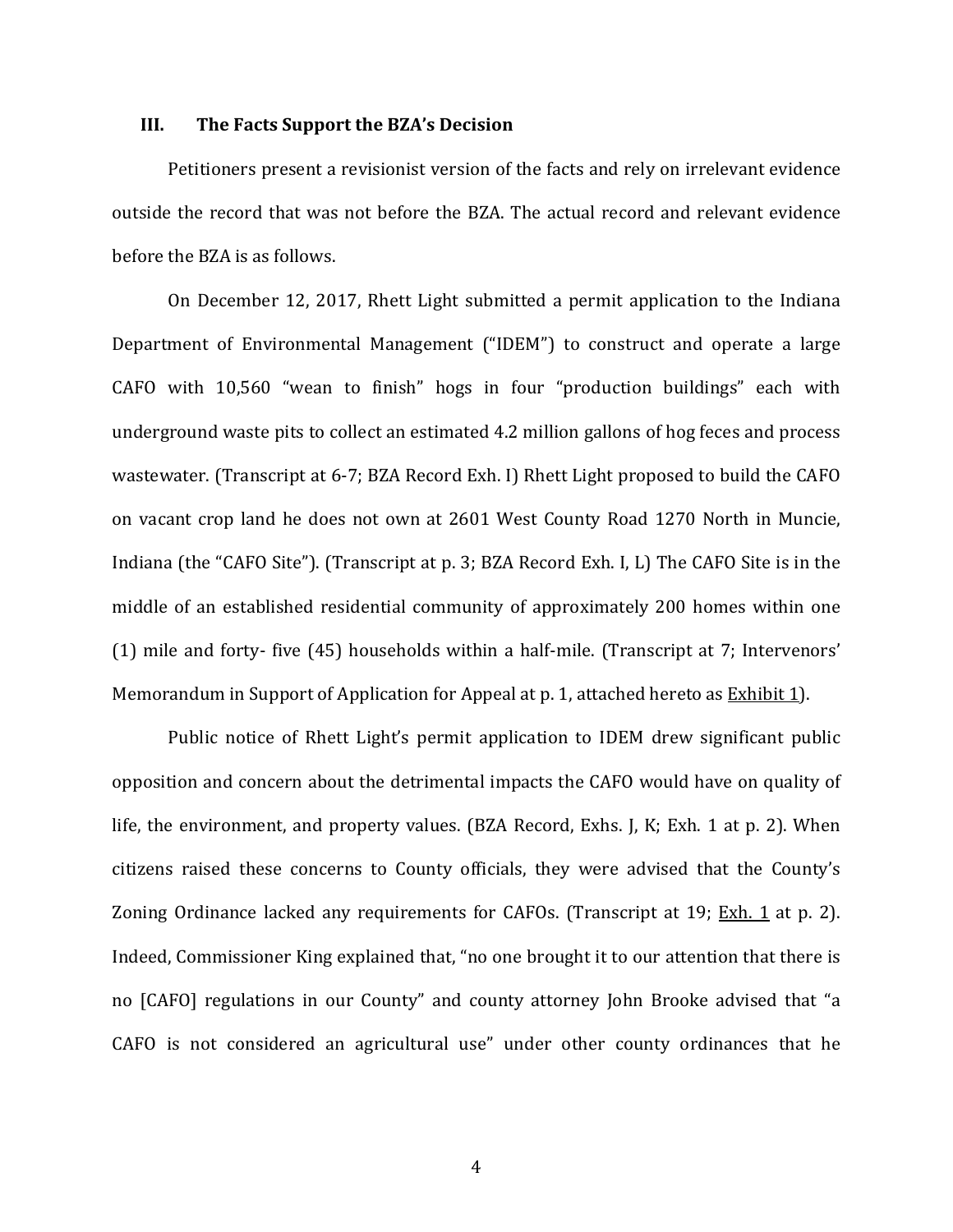reviewed. (Transcript at 19;  $Exh$ . 1 at p. 2 (citing to archived video of the County Commissioners' meeting of March 19, 2018 at  $\sim$  24:20-30:50))

Consequently, in February of 2018, the County Commissioners placed a temporary hold on issuing any new building permits for CAFOs, including for Rhett Light's proposed CAFO, until the Plan Commission and County Commissioners could develop and enact zoning requirements for CAFOs. (Transcript at 23-24; BZA Record, Exhs. K, M) Nevertheless, the CAFO Site owner, Gailon Light, went ahead and submitted an application for a CAFO building permit on March 2, 2018. (BZA Record, Exh. L) On March 7, 2019, the Zoning Administrator confirmed receipt of the application but advised Rhett Light's attorneys that the "Commissioners have placed a temporary moratorium on [CAFO] permits while they address public concerns about their impact on neighboring properties." (BZA Record, Exh. M) And, on March 19, 2018, the County Commissioners voted to "continue the hold" on issuing any new building permits to allow the County time to develop an ordinance for CAFOs. (Transcript 24; BZA Record, Exh. K; Exh. 1 at 2).

This situation took a dramatic turn at the Commissioners' meeting of April 2, 2018. At that meeting, the Commissioners suddenly lifted the nearly three-month temporary hold after Rhett Light's attorneys threatened legal action insisting that the County had no authority to deny him a building permit since IDEM had issued its permit for the CAFO. (Transcript 24-25;  $\frac{Exh}{2}$  1 at p. 2 (citing to archived video of the meeting at ~19:30–27:15)). Thereafter, Intervenors' counsel provided the Commissioners with legal authority and explanation for why the Commissioners could continue withholding issuance of CAFO building permits, regardless of Rhett Light's litigation threats, because, among other reasons, CAFOs are not permitted uses in the F-Farm Zone under Article XII of the Zoning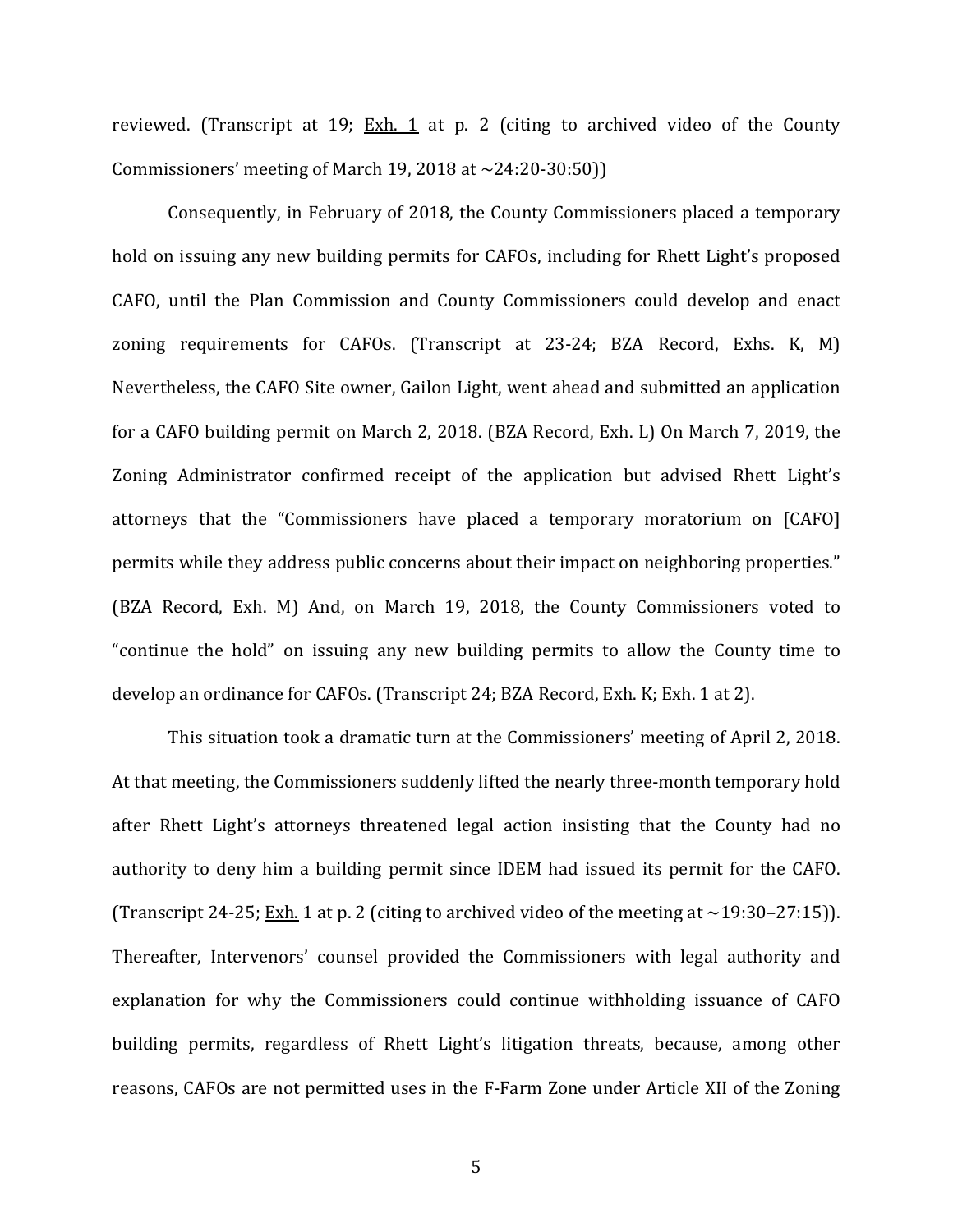Ordinance. (Transcript 25-26; BZA Record, Exhs. N, O; Exh. 1 at 3) Nevertheless, the Commissioners did not reinstate the hold and on May 17, 2018, the Zoning Administrator issued the building permit for the CAFO to Gailon Light. (BZA Record, Exh. L; Petitioners' Exh. 4).

On June 1, 2018, Intervenors filed their Application for Appeal of the building permit with the BZA pursuant to Article XXXII, Section 5-B-1 of the Zoning Ordinance, and Ind. Code  $\S$  36-7-4-918.1, requesting that the BZA void the permit because the zoning administrator had no authority under the zoning ordinance to issue it. (*See* Application for Appeal attached as  $Exhibit 2$ ) In support, Intervenors provided a detailed legal memorandum  $(Exh. 1)$  along with extensive documentary evidence demonstrating that CAFOs are not "farms" within the meaning of Article XII of the Zoning Ordinance. (BZA Record, Exhs. A-G) Specifically, Intervenors provided the following evidence:

- A 2009 report from the U.S. Dept of Agriculture entitled, *Transformation of U.S. Livestock Agriculture*, detailing the strong financial pressures that have led to the transformation of U.S. livestock farms to industrial facilities called CAFOs where high numbers of animals are confined and the waste they produce is concentrated in one area leading to serious air and water pollution concerns. (BZA Record, Exh. E at p. iii) Describing that transformation, the USDA report states:
	- $\circ$  In 1987, half of all hogs marketed came from farms that sold no more than 1,200 hogs annually. By 2002, that number rose to 23,400 and has continued to rise. (BZA Record, Exh. E at  $p. 6$ )
	- $\circ$  In 1992, most hogs came from independent farrow to finish operations that combined all stages of production and sold to meatpackers through cash markets where farmers were able to negotiate a price. Today, most hogs come from operations that specialize in single stages of production [i.e. "wean to finish" like the Rhett Light CAFO] and are linked to one another by integrators using production contracts. About 40 major integrators now control production of 75% of the 100 million hogs marketed annually in the U.S. (BZA Record, Exh. E at p. 8)
	- $\circ$  Under this system of vertical integration, the integrator owns and supplies the weaned nursery pigs, the feed and other services, dictates all aspects of how the hogs are to be raised, and pays the grower (the CAFO owner) a flat fee for each hog or hog space. Growers own the land, buildings and costs for constructing and maintaining them, while the integrator owns the hogs and dictates all aspects of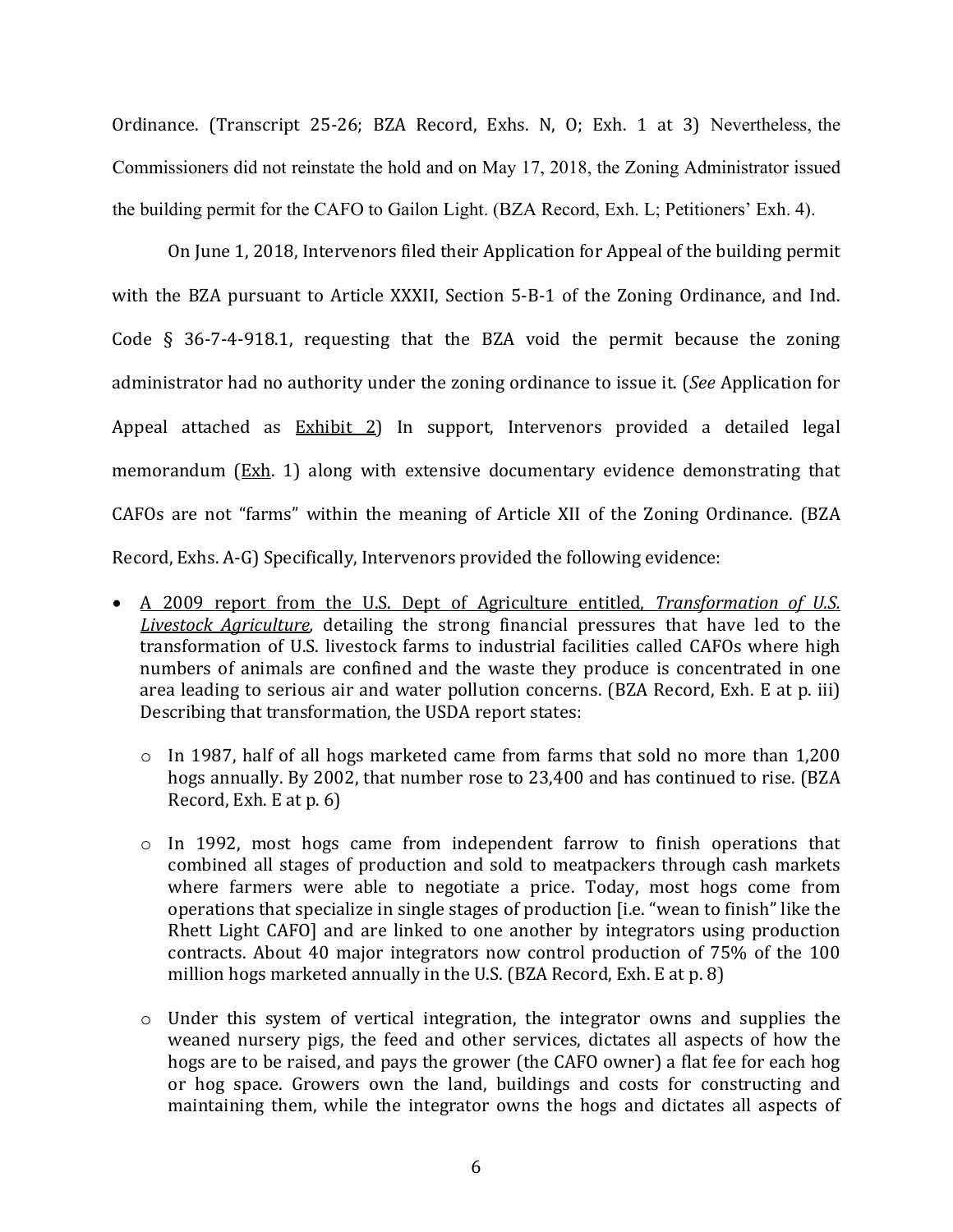production, leaving the grower responsible for dealing with the massive amount of waste produced. (BZA Record, Exh. E at p. 10)

- $\circ$  Growers and corporate integrators now have little financial incentive to mitigate the harmful effects of livestock industrialization because integrators contract away their liability and growers do not get paid extra for implementing good practices but make more money only by producing more hogs. (BZA Record, Exh. E at p. iv)
- A 2010 report from the National Association of Local Boards of Health and the Centers for Disease Control entitled, *Understanding CAFOs and Their Impact on Communities* concluding based on numerous scientific studies that:
	- $\circ$  CAFOs generate enormous quantities of biological waste including feces and urine up to  $20$  times more than produced by the U.S. population posing serious threats to ground and surface water from excess nutrients and pathogens. (BZA Record, Exh. F at  $p. 2-5$ )
	- $\circ$  CAFOs generate a variety of dangerous air pollutants including ammonia, hydrogen sulfide, methane, nitrous oxide, VOCs and particulate matter. These pollutants pose serious health threats to people who live nearby including bronchitis, pulmonary disease, asthma and respiratory distress syndrome, irritation to the eyes, nose and throat, anxiety and depression, memory loss, heart disease and even death. (BZA Record, Exh.  $F$  at  $p. 5-7$ )
	- $\circ$  CAFOs produce extremely noxious odors from a mixture of odorous compounds that smell much worse than odors associated with traditional farms. And unlike traditional farm smells, the extreme odors from CAFOs greatly diminish quality of life, reduce property values and alter the daily activities for neighbors. (BZA Record, Exh.  $F$  at p. 7-8)
- The federal CAFO rule at 40 CFR 122.23 (BZA Record, Exh. G) including the federal definition of a CAFO adopted in Indiana under Ind. Code  $\S$  13-11-2-38.3 and state definition of a CFO at Ind. Code  $\S$  13-11-2-40 neither of which recognize CAFOs as "farms" but rather as "facilities" and "operations" with "production" and "animal confinement" areas, and "waste containment" areas, structures and systems. (BZA Record, Exh. G; Exh. 1 at p. 9) and demonstrating that due to their industrial-scale and impact, CAFOs are subject to federal and state regulations that traditional farms are not.

On June 7, 2018, the Zoning Administrator, Steve Minnick, submitted a report to the

BZA detailing the basis for his approval of the building permit. (BZA Record, Exh. L) In

relevant part, Mr. Minnick explained: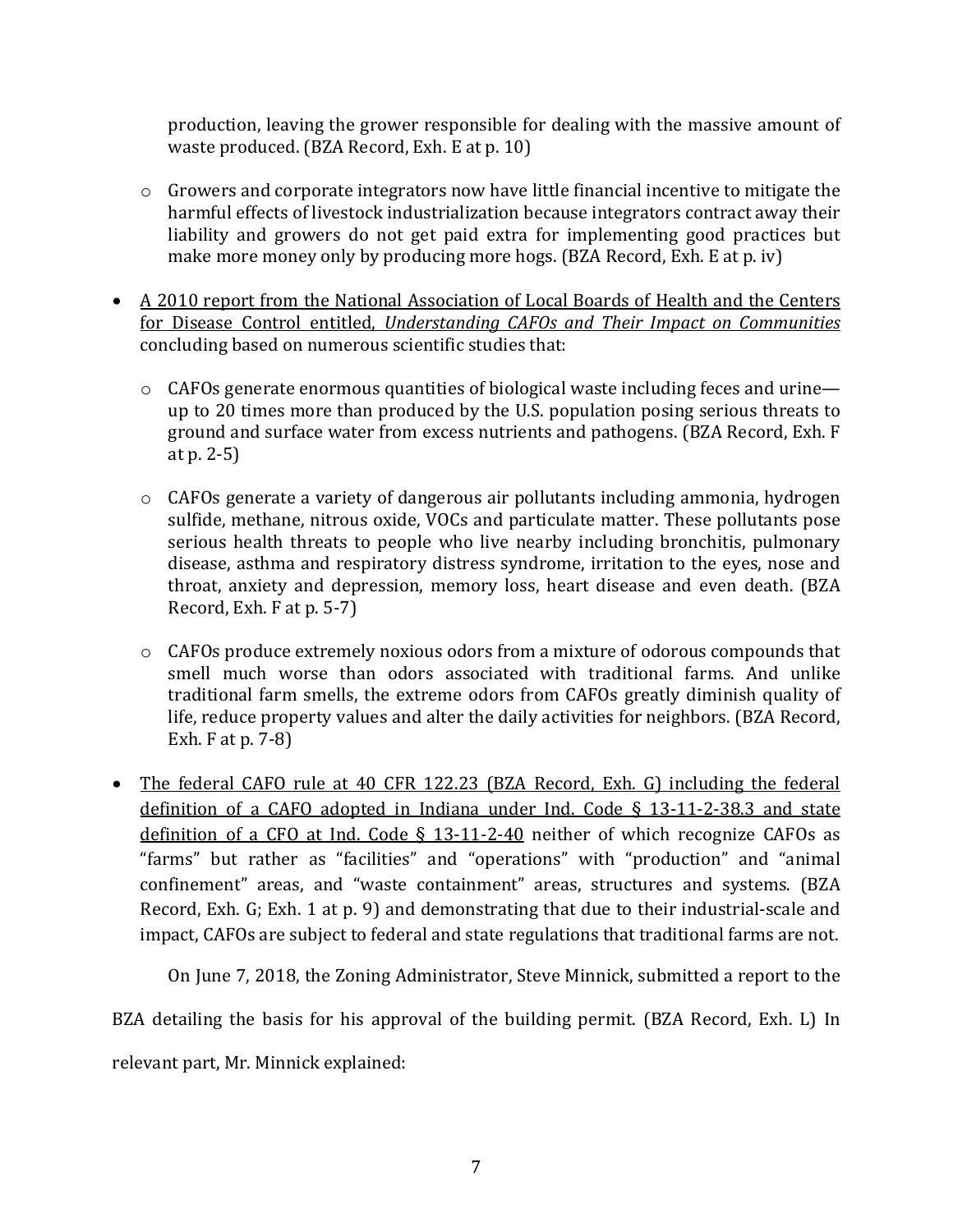The property where the proposed buildings are to be located is zoned  $(F)$ Farming under the Delaware County Comprehensive Zoning Ordinance. Since the property is larger than 5 acres it may be used for the business of farming. *The raising of hogs is an allowed use in a (F) Farming Zone.* The ordinance requires animal uses to be at least 200 feet from a dwelling (other than a farm dwelling), school, church, hospital or institution for human care. The site drawing met that requirement as well as the minimum building setback requirements for a front yard of 50 feet, side yards of 25 feet and a rear yard of 50 feet. The proposed buildings did not exceed the 45 foot height limitation specified *under the ordinance*. I therefore had no cause to not approve the project for zoning compliance *under the ordinance*.

(BZA Record, Exh. L) (emphasis added).

For their part, the Petitioners' counsel coordinated with lawyers for the Indiana Pork Producers Association and the Zoning Administrator prior to the BZA hearing to come up with a variety of arguments that they could "throw . . . against the wall to see what sticks." (See email communications of June 21-22, 2018 produced as part of the public record between Steve Minnick and respective counsel for Petitioners and Indiana Pork Producers attached hereto as Exhibit 3). Then Petitioners and the Indiana Pork Producers submitted a Motion to Dismiss or Deny Application for Appeal (attached hereto as Exhibit  $\overline{4}$ ) and supporting memorandum prior to the BZA hearing without providing a copy to Intervenors' counsel. In their motion, Petitioners insisted that the BZA should dismiss the appeal because it "lack[ed] jurisdiction over this dispute" or in the alternative that the BZA should deny the appeal because the building permit was properly issued by the Zoning Administrator.  $(Exh. 4$  at p. 1)

On June 28, 2018, the BZA held a hearing. At the outset, BZA counsel Megan Quirk advised that "the single issue" the BZA was being "asked to consider is whether or not the county building commissioner improperly issued the building permit to Rhett Light."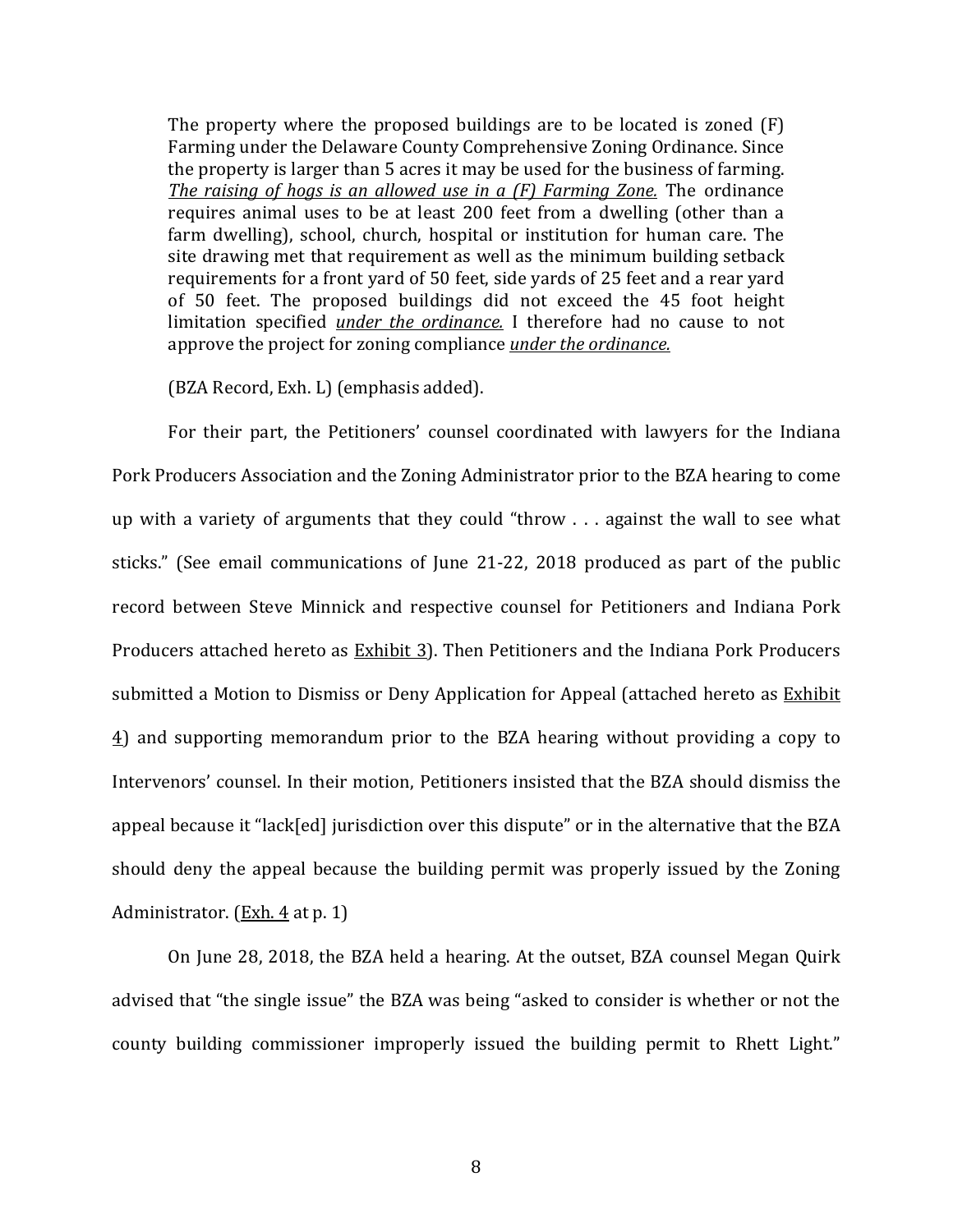(Transcript at p. 2). Both Intervenors and the Lights, by counsel, were then allowed to

present evidence and argument on that single issue. (Transcript at pp 4-51)

Intervenors' counsel went through the evidence and legal authorities submitted with Intervenors' Application for Appeal and supporting memorandum demonstrating that the building permit was illegally issued because CAFOs are not permitted uses in the "F-Farming Zone." (Transcript at pp. 10-15, 43-48) Intervenors' counsel also discussed the following points:

- the Zoning Ordinance was enacted in 1973, when traditional farms dotted the Indiana landscape, and was last amended in 1993 to add the "F-Farming Zone" set forth in Article XII (Transcript at p. 15; BZA Record, Exh. H);
- Article XII prohibits "any building structure or land use" in the "F-Farm Zone" except those "specifically listed" as "permitted uses"—a list that does not include CAFOs (Transcript at  $p. 16$ );
- it is a long-standing rule of statutory construction that the enumeration of certain things in a statute necessarily implies the exclusion of all other things not listed. For example, in *T.W. Thom Construction v. City of Jeffersonville*, 721 N.E.2d 319 (Ind. Ct. App. 1999) the court of appeals held that a zoning ordinance that did not specify mobile home parks as permitted uses in any zoning district were not allowed in the residential district because they were not listed and "mobile home parks are not just another residential use but a distinct category unlike any other" (Transcript at pp. 16-17);
- a CAFO is likewise not just another farming use but a distinct industrial agricultural use that is unlike a traditional farm as evident by:  $(1)$  the regulatory definition of "CAFO" which describes an "operation" or "facility," with huge numbers of animals, "production," "animal confinement" and "waste management areas, structures and systems," not present at a farm; and  $(2)$  Rhett Light's CAFO permit application to IDEM which is more than 300 pages and seeks regulatory approval that a farm does not have to obtain. (Transcript at pp. 17-18; BZA Record, Exh. I)
- the "F Farm Zone" requires only a minimum lot size of five acres and a 200-foot setback from non-farm dwellings, schools, churches, hospitals and institutions for human care. This county setback violates the required IDEM setback for CAFOs and demonstrates that the 1993 drafters of Article XII could not have contemplated CAFOs because they would not have drafted a zoning ordinance that violates state  $law. (Transcript at pp. 18-19)$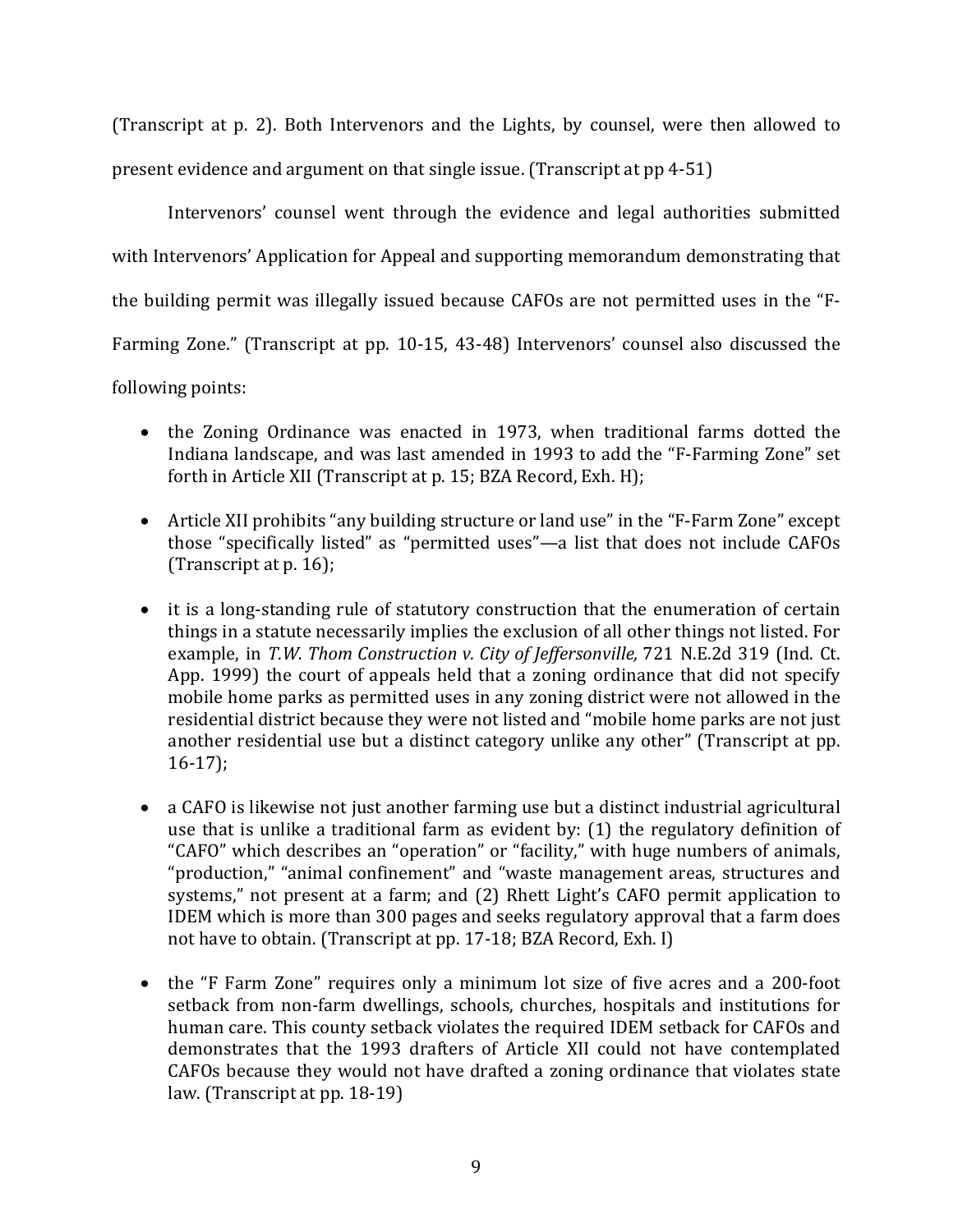- a March 26, 2018 news article on the CAFO controversy in the Ball State Daily quotes county attorney John Brooks as saying, "Up to this point, the county did not have zoning regulations concerning confined animal feeding operations other than to just simply place in the area zoned for agriculture." (Transcript at p. 19; BZA Record, Exh. I)
- although Delaware County has a few existing CAFOs does not mean that CAFOs are permitted uses in the Farm Zone. Instead, such CAFOs are considered nonconforming agricultural uses under Ind. Code  $\S$  36-7-4-616. That statute prohibits a county from using its authority to terminate such uses but does not prevent a county from preventing conforming land uses (e.g., cropland) from becoming nonconforming uses (e.g., a CAFO) as the building permit does here. (Transcript at pp. 20-21)

In turn, Petitioners' counsel presented evidence and argument that the BZA lacked authority to hear the appeal, that the Zoning Administrator did everything correctly in issuing the building permit, and that CAFOs are permitted uses in the F Farm Zone. (Transcript at pp. 30-42, 49-51) Specifically, Petitioners' counsel argued that Intervenors' appeal involved only whether the Zoning Administrator complied with the county building code, not the zoning ordinance, such that the BZA was not the proper forum for appeal. (Transcript at pp. 32-37) Petitioners' counsel asserted that under Indiana law the Light CAFO isn't really a CAFO after all, but a smaller CFO—a claim he later admitted was not true. (Transcript pp. 31, 44, 51-52) Petitioners' counsel then spent time providing his interpretation of Article XII asserting that the "raising and sale of chickens, hogs, cattle, turkey other animals . . . could [all] be CAFOs" and, assuming incorrectly, that Intervenors' counsel would agree that a "dairy" necessarily includes a CAFO. (Transcript at pp. 39-40, 45) And, finally, Petitioners' counsel argued that because there are other confined feeding operations in Delaware County, that means CAFOs are permitted uses in the farming zone.  $(Transcript at pp. 41-42)$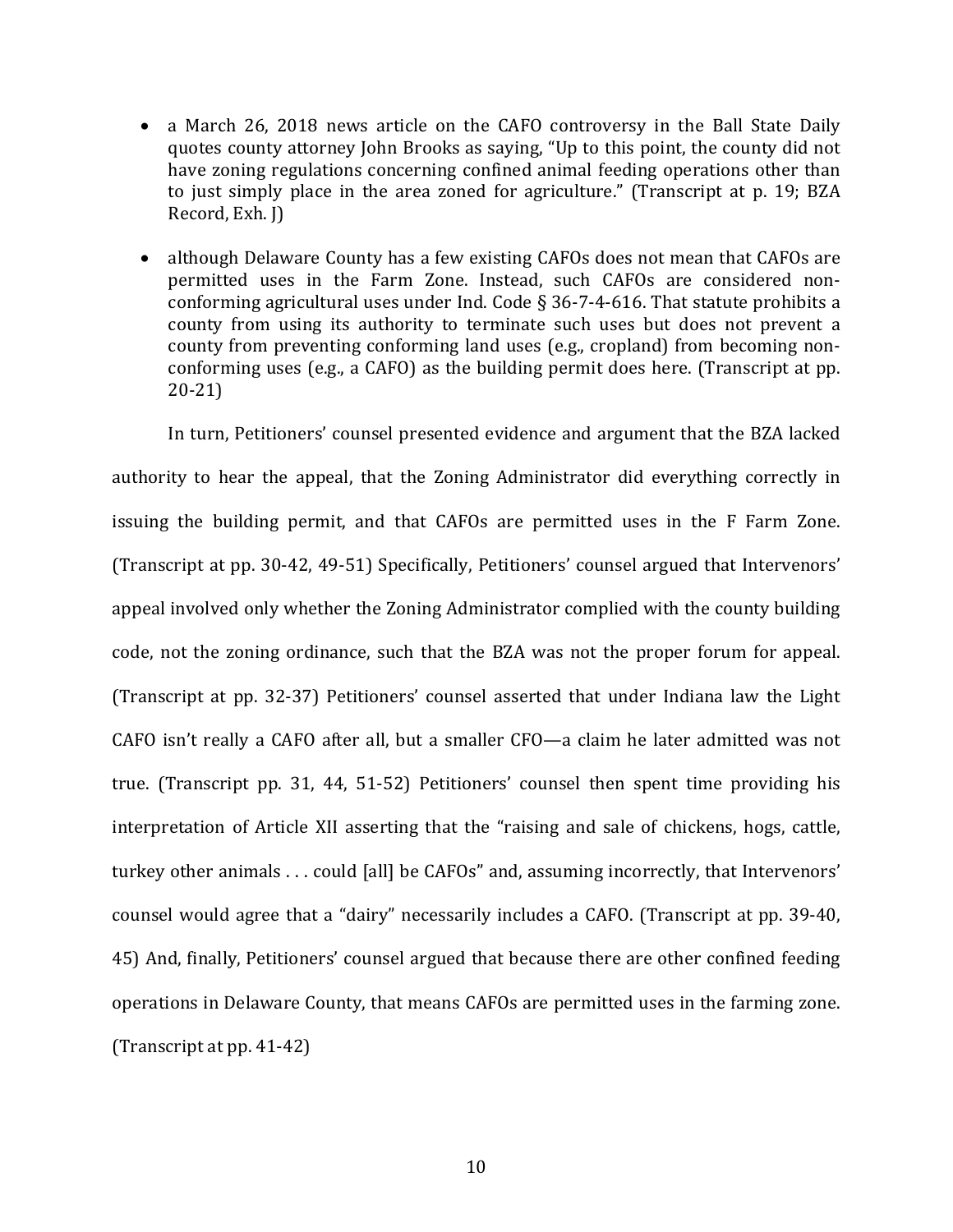Members of the BZA then asked several substantive questions of both Parties' counsel. (*See, e.g.*, Transcript 48-49, 51-52). At the conclusion of the proceedings, after the BZA was instructed as to what a yes or no vote would mean, the BZA voted 5-2 in favor of granting the appeal and voiding the permit. The BZA issued written findings at its next BZA meeting on July 26,  $2018<sup>1</sup>$  as follows:

1. That due notice was given of this hearing and that this Appeal is properly before this Board for action thereon.

2. That this is an Appeal of the Decision, filed pursuant to the Delaware County Comprehensive Zoning Ordinance, Article XXXII, Section 5-B-l, and IC 36-7-4-918.1, to issue Building Permit No. B2018-045 issued on May 17, 2018 to Rhett Light for construction of four buildings to be used for a concentrated animal feeding operation (CAFO) on property owned by Gailon Light located on premises known as 2601 W. CR 1270N, Muncie, Indiana.

3. That the Appeal is seeking revocation of said Building Permit No. B201 8-045.

4. That the building permit was issued due to the County Commissioners' abuse of power.

5. That the F Farming Zone does not recognize industrial agricultural uses, such as the Rhett Light CAFO that will generate as much urine and feces as a small town.

6. That the building permit should not have been issued because it is the product of arbitrary zoning decisions.

7. That said Appeal should be granted.

(Petitioners' Exh. 6 at pp. 1-2)

 

Petitioners appealed the BZA's decision on July 26, 2018.

 $1$  Petitioners' counsel implies that the BZA should have issued its findings immediately at the close of the hearing. But as Petitioners' counsel is well aware, BZAs often do not issue written findings until subsequent meetings. *See, e.g., House of Prayer Ministries v. Rush Cty. Bd. Of Zoning Appeals*, 91 N.E.3d 1053, 1057 (2018)(a case involving Petitioners' counsel wherein the Court of Appeals found nothing untoward when the BZA took three months to issue written findings in support of its zoning decision).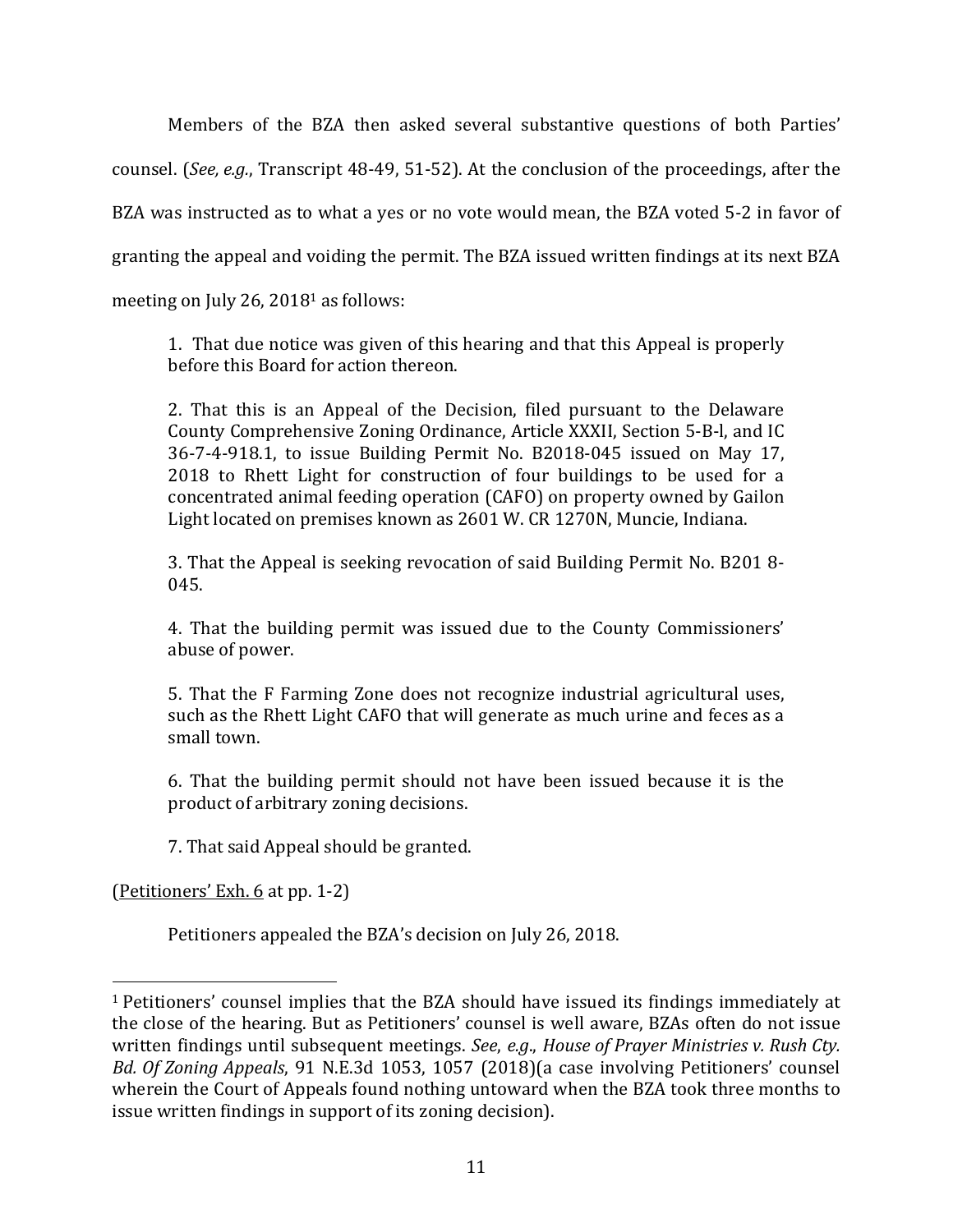## **IV.** The Legal Standard is Deferential to the BZA

When a court reviews a BZA's decision, it presumes that the determination of the BZA, an administrative agency with expertise in zoning matters, is correct. *Job Steel Corp. v. Bd. of Zoning Appeals of Burns Harbor*, 980 N.E.2d 449 (Ind. Ct. App. 2012) (affirming BZA's decision) (citing *Midwest Minerals Inc. v. Bd. of Zoning Appeals of Area Plan Com'n of Vigo County*, 880 N.E.2d 1264, 1268 (Ind. Ct. App. 2008)). As such, the reviewing court will reverse only if the BZA's decision is arbitrary, capricious, or an abuse of discretion. *Id*. The Court will not reweigh the evidence or substitute its discretion for that of the board. *Id*. "Thus, [a petitioner] labors under a heavy burden in persuading [the] court to overturn the BZA's decision." *Id*. Moreover, a court's review begins with the presumption that the BZA, due to its expertise, reached a correct decision. *Town of Munster Bd. of Zoning Appeals v.* Abrinko, 905 N.E.2d 488, 491 (Ind. Ct. App. 2009). Unless the BZA's decision was illegal, it must be upheld. *McBride v. Bd. of Zoning Appeals of Evansville-Vanderburgh Area Plan Com.*, 579 N.E.2d 1312, 1315 (Ind. Ct. App. 1991).

In reviewing a BZA's interpretation of its zoning ordinance, the Court of Appeals has held: 

[T]he express language of the ordinance controls our interpretation and our goal is to determine, give effect to, and implement the intent of the enacting body. When an ordinance is subject to different interpretations, the interpretation chosen by the administrative agency charged with the duty of enforcing the ordinance is entitled to great weight, unless that interpretation is inconsistent with the ordinance itself. *If a court is faced with two reasonable interpretations of an ordinance, one of which is supplied by an administrative agency charged with enforcing the ordinance, the court should defer to the agency. Once a court determines that an ddministrative agency's interpretation is reasonable, it should end its analysis* and not address the reasonableness of the other party's *interpretation*. Terminating the analysis reinforces the policies of acknowledging the expertise of agencies empowered to interpret and enforce ordinances and increasing public reliance on agency interpretations.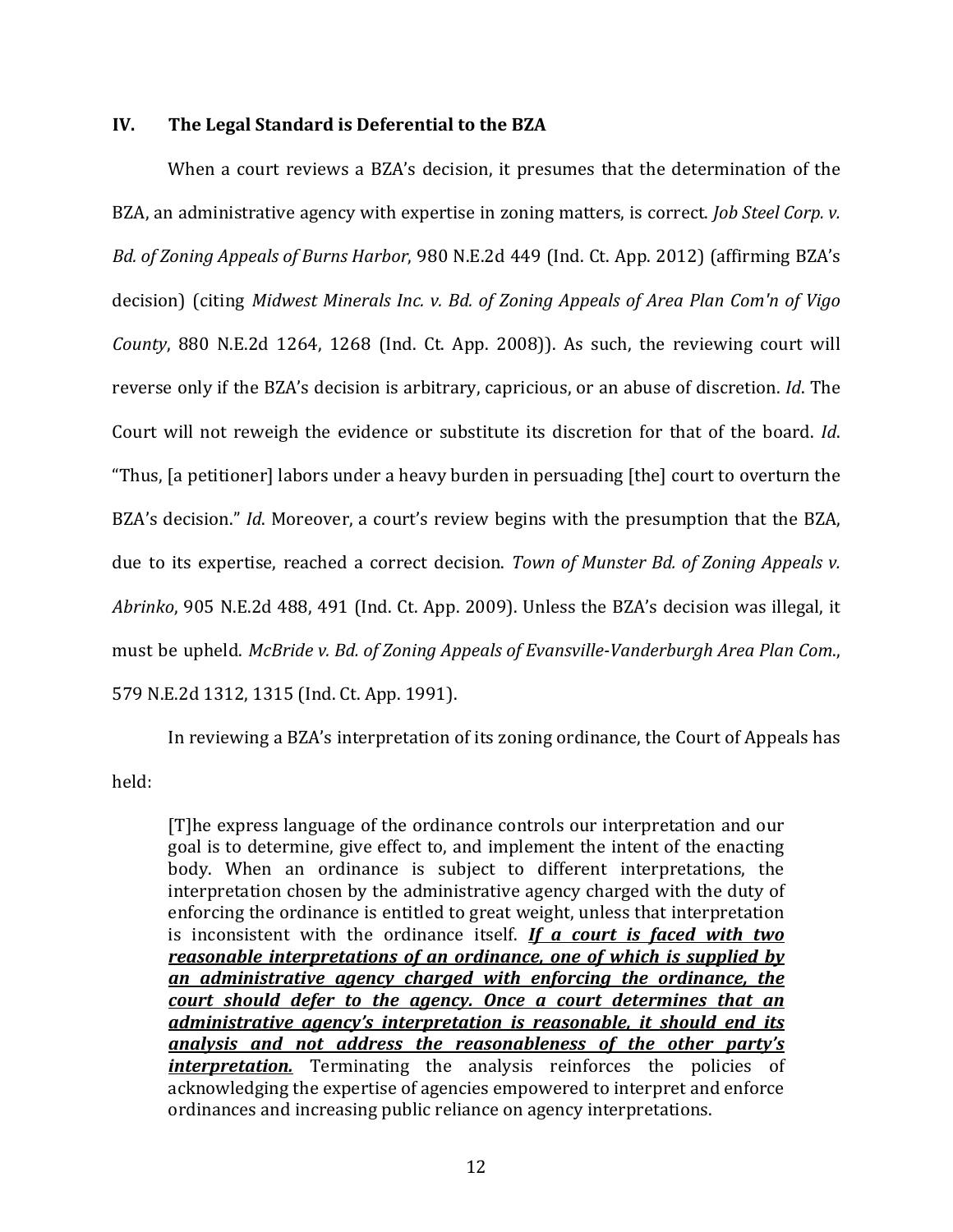*Hoosier Outdoor Advertising Corp. v. RBL Mgmt., Inc., 844 N.E.2d 157, 163* (Ind. Ct. App. 2006), trans. denied (emphasis added).

Put another way, once this Court determines that the Delaware County BZA's interpretation of its own Zoning Ordinance is reasonable, the analysis ends. *Id.* That is the situation here.

#### **V. Argument**

#### A. The BZA's interpretation of the Zoning Ordinance is reasonable

The BZA concluded that the "F Farming Zone does not recognize industrial agricultural uses, such as the Rhett Light CAFO that will generate as much urine and feces as a small town." (Petitioners' Exh. 6) That determination was reasonable based on the history, ambiguous language of the Zoning Ordinance and the extensive evidence presented to the BZA.

Specifically, the Delaware County Zoning Ordinance was enacted more than four decades ago in 1973, when traditional farms dotted the Indiana landscape. (BZA Record, Exh. H). The "F-Farming Zone" was subsequently added twenty-six years ago, in 1993 and prohibits any "building structure or land use" except those specifically enumerated "permitted uses" including "field crops, dairies, tree crops, flower gardening, nurseries, orchards, farms for the hatching, raising and sale of chickens, hogs, cattle, turkeys or other animals, horse farm, sheep raising, breed, boarding or sale of dogs, aquariums  $\dots$  [and] barns and similar farming buildings." (BZA Record, Exh. H). The only requirements for these permitted uses is that they occur "on a tract of land having a minimum area of five  $(5)$ acres" and are "at least 200 feet from a dwelling (other than a farm dwelling), school, church, hospital or institution for human care." *Id.*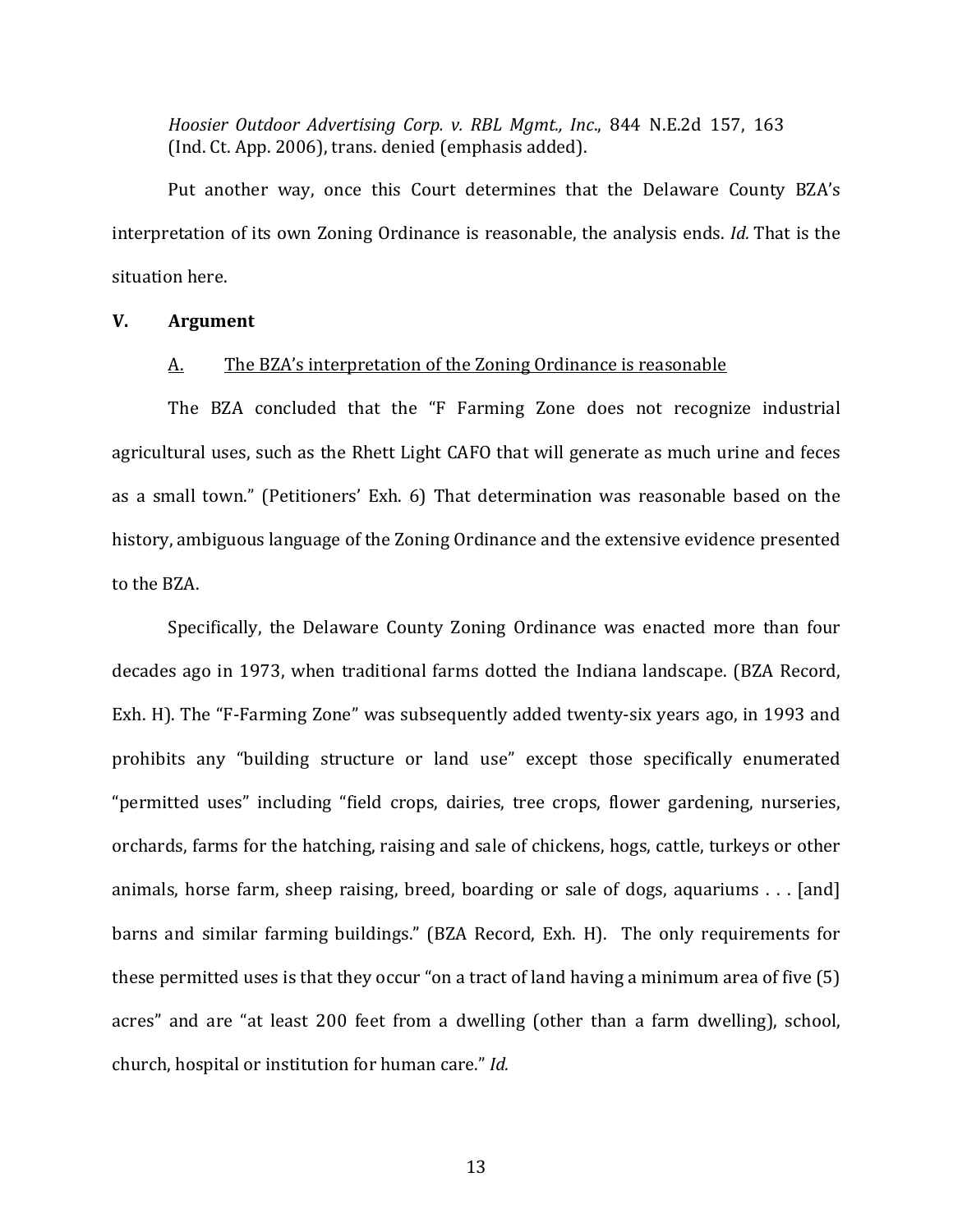Aside from these provisions, Article XII offers no guidance for the size, scale, type, nature or scope of agricultural uses allowed in the Farm Zone. And, Article XII does not identify a CAFO as a permitted use, nor could it, given that the term CAFO was not a legally defined term in Indiana until 1996. See Ind. Code § 13-11-2-40. Thereafter, the Delaware County Commissioners did not incorporate the 1996 definition into Article XII or update the Farm Zone requirements even when they came in conflict with Indiana regulations regarding CAFOs. Indeed, the Farm Zone's 200-foot setback from "non-farm dwellings, schools, churches, hospitals or other institutions for human care" directly conflicts with the IDEM requirements in Title 327 of the Indiana Administrative Code that impose setbacks for CAFOs ranging from 400 to 1,000 feet. See 327 IAC 19-12-3. Based on this history and legal ambiguity, it was entirely reasonable for the BZA to construe Article XII to exclude CAFOs as permitted uses in the Farm Zone. And indeed, it would be entirely unreasonable for the BZA to have assumed that the 1993 drafters of the Farm Zone intended to draft an ordinance that conflicts with state law.

It was also reasonable for the BZA to reach its conclusion that a CAFO is not a permitted use in the Farm Zone based on the evidence before it. That evidence shows that in 1993, livestock were still being raised on traditional farms not in highly mechanized, industrial operations that intensively confine animals. (BZA Record, Exh. E) And, unlike traditional farms in existence at the time, current-day CAFOs generate enormous quantities of biological waste, stored in massive pits and lagoons, that generate dangerous air pollutants, and pose serious health threats to people who live nearby. (BZA Record, Exh. F) CAFOs produce extremely noxious odors that smell much worse than odors associated with traditional farms of yesteryear. And, unlike traditional farm smells, the extreme odors from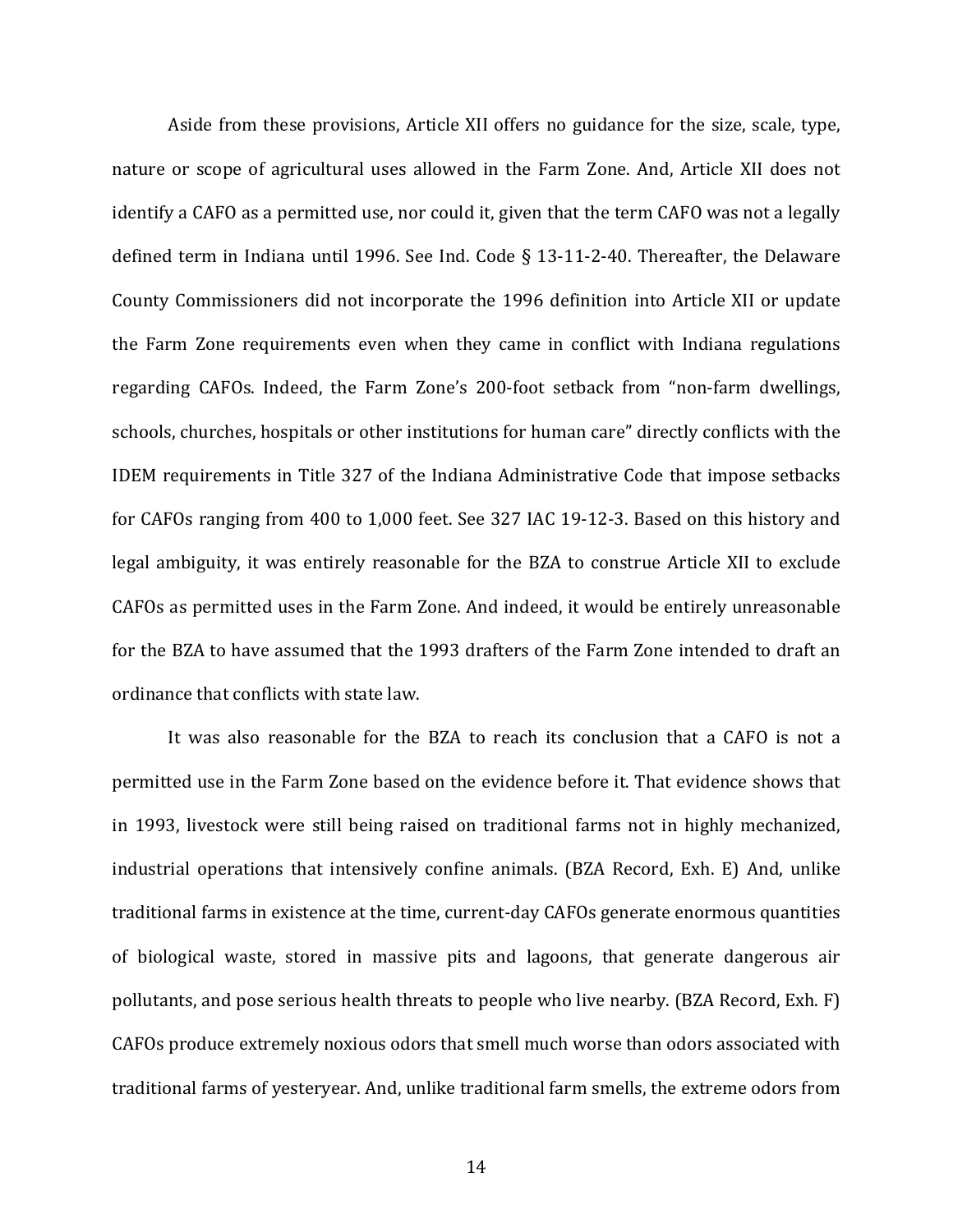CAFOs greatly diminish quality of life, reduce property values, and alter the daily activities for neighbors. (BZA Record, Exhs. A-C, E, F) While the Farm Zone's 200-foot setback makes sense for a traditional farm, the evidence shows that it is entirely unreasonable and dangerous to allow a 10,000+ hog factory with massive waste pits, spewing noxious gases to be located that close to where people live.

The BZA's interpretation is also in line with established rules of statutory construction. As explained by the Indiana Court of Appeals, "when a zoning ordinance permits specified uses in specific zoning districts, all other uses in those districts are forbidden absent a special use permit or variance." *T.W. Thom Constr. v. City of Jeffersonville*, 721 N.E.2d 319, 325 (Ind. Ct. App. 1999); *Area Plan Comm'n of Evansville and Vanderburgh County v. Wilson,* 701 N.E.2d 856, 862 (Ind. Ct. App. 1998); *Day v. Ryan,* 560 N.E.2d 77, 82 (Ind. Ct. App. 1990). This rule is based on "the long-standing principle of statutory construction expressed in the Latin phrase *expressio unius est exclusio alterius*, which means that the enumeration of certain things in a statute necessarily implies the exclusion of all others." *Id.;* see also Brandmaier v. Metropolitan Dev. Comm'n of Marion County, 714 N.E.2d 179, 180 (Ind. Ct. App. 1999).

To illustrate, in *T.W. Thom Constr. v. City of Jeffersonville*, the appeals court held that the city's zoning ordinance which did not "permit<sup>[]</sup> or specif[y] mobile home parks as a land use in any zoning district" were not allowed in residential districts because "mobile home parks are not just another residential use but a distinct category of use unlike any other." 721 N.E. 2d at 324-25. That is the situation here. CAFOs are not just another farming use but a distinct category of agricultural use that is not listed or specified as a permitted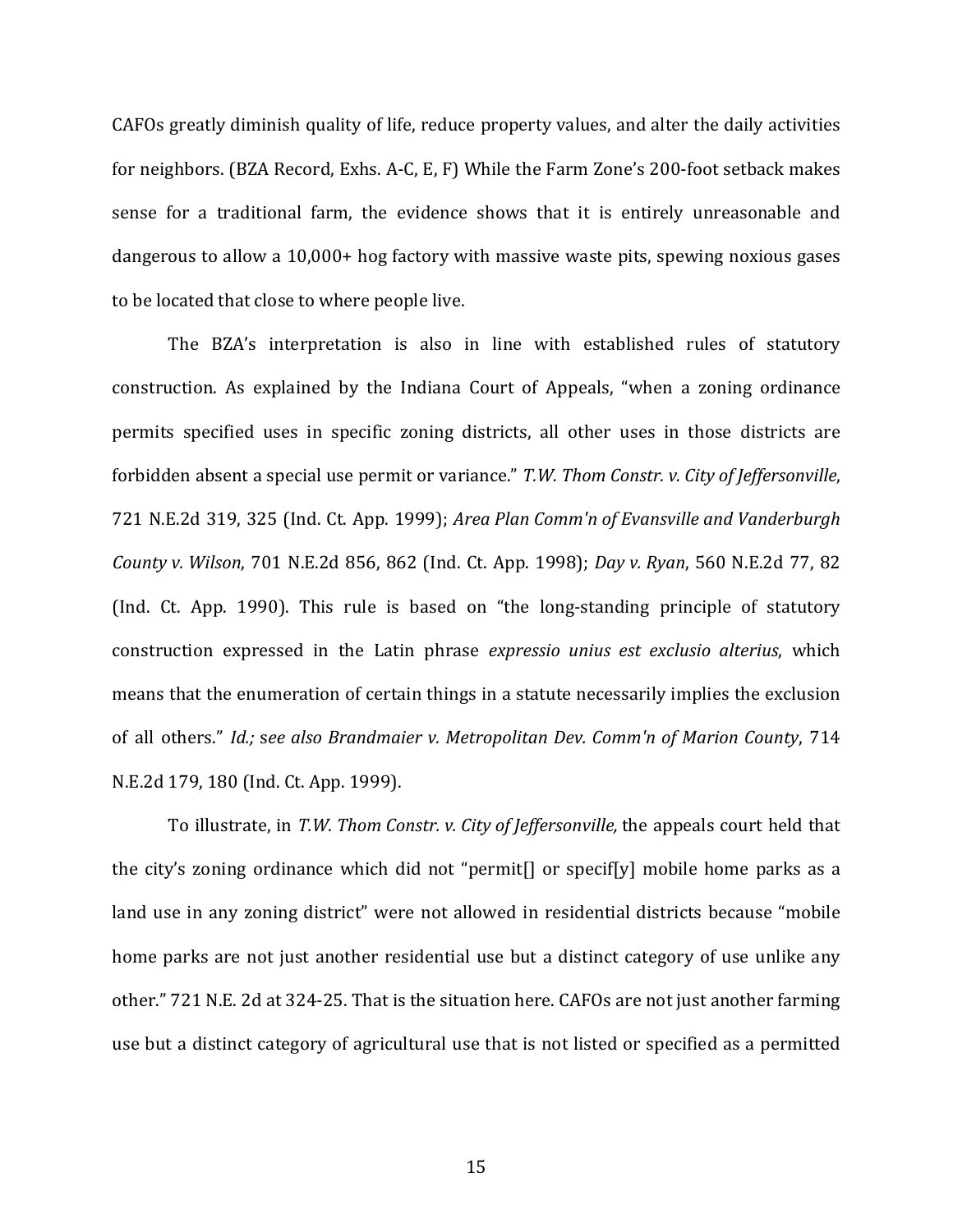use in any zoning district in Delaware County. A fact that the County Commissioners acknowledged. 2

Petitioners insist that the instant matter is similar to the situation in *Flying I v. City* of New Haven, 855 N.E.2d 1035 (Ind. Ct. App. 2006). (Petitioners' Br. at 13) But that case is inapposite. The issue in *Flying J* was whether a travel plaza and fueling station were the same as an "automobile service" or "service station" which were permitted uses under the City ordinance. The BZA argued that the travel plaza fell outside of those definitions because would serve RVs and semitrucks in addition to passenger automobiles and was not a permitted use. *Id.* at 1038. The Court disagreed concluding that service stations service other types of vehicles in addition to four-wheeled passenger vehicles. *Id.* at 1040-41. That is not the situation here where the Farm Zone categorically excludes any mention of a whole category of legally defined and regulated industrial agricultural uses that are clearly distinct based on common sense and common understanding of what it means to be a "farm". 

Petitioners argue that the BZA's interpretation of the Zoning Ordinance is unreasonable because a CAFO of the size and scale of the Light CAFO is a "modern agricultural use" and "similar to how pigs have been raised in Indiana and elsewhere for decades." (Petitioners' Br. at p. 21) While that may be true, that does not mean that such "modern" uses are permitted uses in the Farm Zone and the BZA reasonably determined they are not.

<sup>&</sup>lt;sup>2</sup> Referring to Commissioner King's statement at the March 19, 2018 Commissioners' meeting that "no one brought it to our attention that there are not CAFO regulations in our County" and county attorney John Brooke's explanation that "a CAFO is not considered an agricultural use" under other county ordinances that he reviewed. (Transcript at p. 19)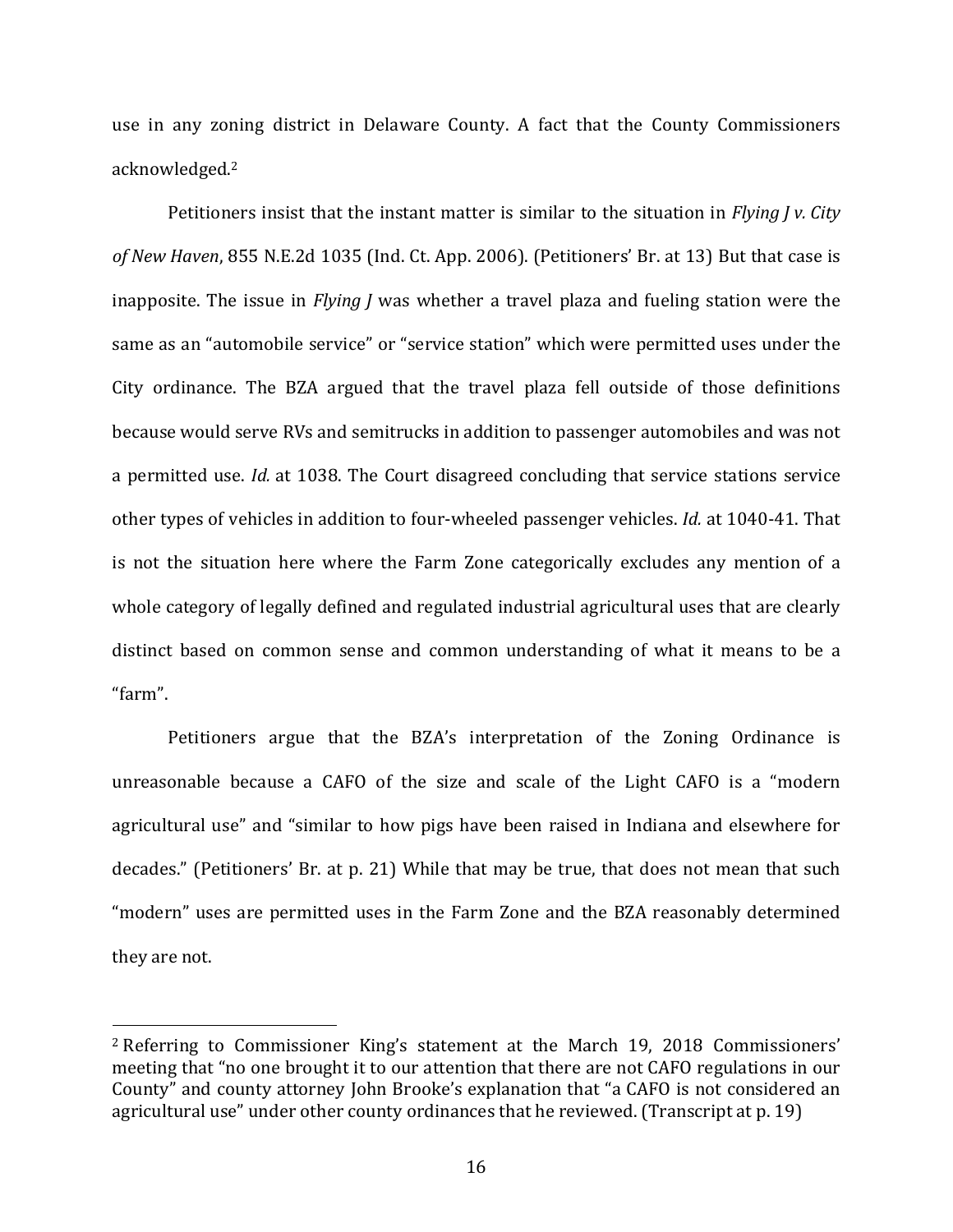Petitioners insist that the Farm Zone includes CAFOs as permitted uses because other confinement operations have been established in Delaware County. But that fact says nothing about whether those existing operations are permitted uses under the Farm Zone. Instead, under Ind. Code § 36-7-4-616, those operations meet the definition of a "nonconforming agricultural use" defined as "the agricultural use of land that is *not* permitted under the most recent comprehensive plan or zoning ordinance, including any amendments, for the area where the land is located."

Petitioners go on to devote much of their brief to argue over the common meaning of terms such as "farm" or "barn" as they relate to the Farm Zone. In support, they point to *Parker v. Obert's Legacy Dairy, LLC, 988 N.E.2d 319 (Ind. Ct. App. 2013). But that case does* not support Petitioners' arguments. In *Parker*, the court considered the applicability of Indiana's Right to Farm Act ("RTFA") to a nuisance claim for damages against a CAFO brought by a neighbor. This case is not a nuisance suit—it is a judicial review proceeding considering the BZA's ability to interpret its own zoning ordinance. Petitioners also cite to I.C. 32-30-6-1 which defines the term "agricultural operation" under the RTFA. But again, this is not a RTFA case so the definition is irrelevant.

Petitioners point to *House of Prayer Ministries, Inc. v. Rush Cty. Bd. Of Zoning Appeals,* 91 N.E.3d 1053, 1063-64 (Ind. Ct. App. 2018) for the proposition that the courts are prohibited from adding language to an ordinance and any ambiguity should be resolved to avoid an absurd result. While that is true, it is the Petitioners that are urging this Court to add language and meaning into the Farm Ordinance that does not exist. Indeed, it is Petitioners who want to add an entire category and classification of statutorily defined and regulated industrial-scale agricultural uses to an ordinance that predates the category's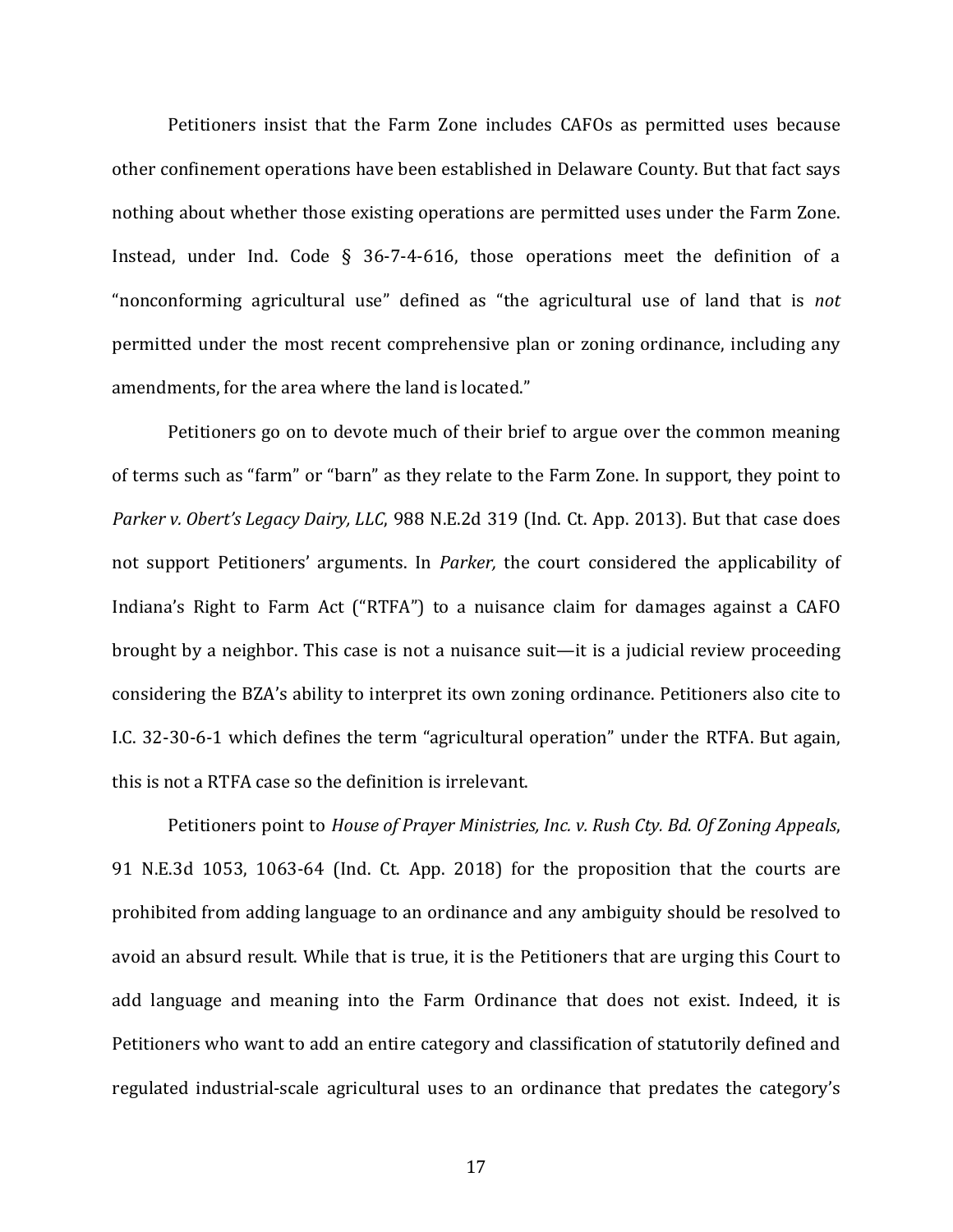statutory existence. Furthermore, the outcome that Petitioners urge, for the Court to overturn the BZA's reasonable interpretation of its own ordinance, is the outcome that would lead to an absurd result and should, therefore, be rejected by this Court.

In sum, Petitioners believe that the Farm Zone includes all possible agricultural uses regardless of their nature, size, type, scale and impact. While Petitioners' view may be a reasonable one, it is no more reasonable than the BZA's interpretation which, is supported by the history of the Zoning Ordinance and the substantial evidence presented to the BZA. Because the BZA is charged with enforcing the Zoning Ordinance, its reasonable interpretation must be given due deference by this Court.

#### B. The BZA had authority to hear Intervenors' appeal

Ind. Code  $\S 36-7-4-918.1$  states in relevant part that "a board of zoning appeals shall hear and determine appeals from and review of "any order, requirement, decision, or determination made by an administrative official, hearing officer, or staff member under the zoning ordinance." (emphasis added). In turn, Zoning Ordinance, Article XXXII,  $\S$  $5(B)(1)$  places authority with the BZA to hear "[a]ppeals from the review of an order, requirement, or decision of the Administrative Zoning Officer" which "shall include any interpretation rendered by said officer, which an applicant for a permit may deem questionable, or the refusal of the officer to issue a zoning permit." (emphasis added).

In their effort to throw the kitchen sink to "see what sticks," Petitioners insist that " none of these code sections give the BZA authority to void the Building Commissioner's issuance of a building permit" because "the Building Permit was issued under the Delaware County *Building* Ordinance, not the *Zoning* Ordinance" and, therefore, the BZA lacked authority to hear the appeal. (Petitioners' Br. at p. 21) (emphasis in original). In support,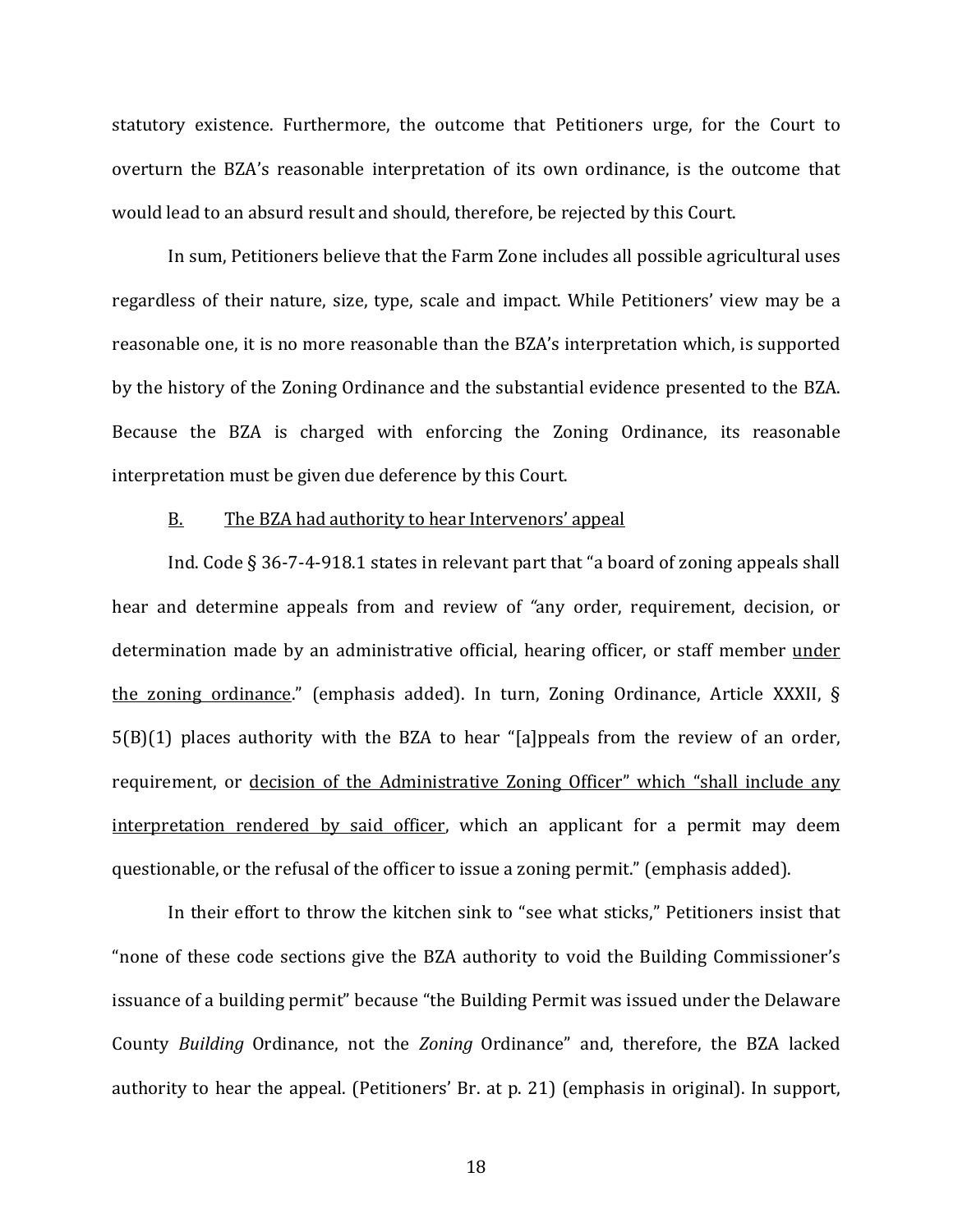Petitioners devote several pages of their brief detailing the required procedure for appealing "decisions of the County Department of Buildings" under Ind. Code  $\S$  36-7-8-9 and Building Ordinance  $\S$  4-1-16 and Intervenors' purported failure to comply with these provisions. (Petitioners' Br. at 22) Petitioners' litany of arguments related to these irrelevant provisions are baseless distractions.

Simply put, Intervenors' appeal did not ask the BZA to determine whether the building permit issued by Steve Minnick complied with the Building Code. Rather, the central issue raised by Intervenors was whether the building permit was improperly issued because CAFOs are not permitted uses *under the Zoning Ordinance*. Indeed, Steve Minnick's report to the BZA confirms that he reviewed the CAFO project for "*zoning compliance under the ordinance*" and concluded that "the raising of hogs is an allowed use in a (F) Farm Zone." (BZA Record, Exh. L) (emphasis added). It is that wrongful interpretation of the Zoning Ordinance that was squarely before the BZA. Thus, the BZA had clear and inherent authority under Indiana Code § 36-7-4-918.1 to review that interpretation and revoke the building permit wrongfully issued as a result.

## $C.$  Petitioners' due process rights are intact

Petitioners irresponsibly accuse Megan Quirk of "taint[ing] the entire BZA appeal and violat[ing] [their] due process rights." (Petitioners' Br. at 25). Petitioners have zero evidence to support their claim and concoct a vast conspiracy where none exists. The facts are these:

News of the Light CAFO sparked substantial public controversy in the local community. According to public records, IDEM received numerous public comments from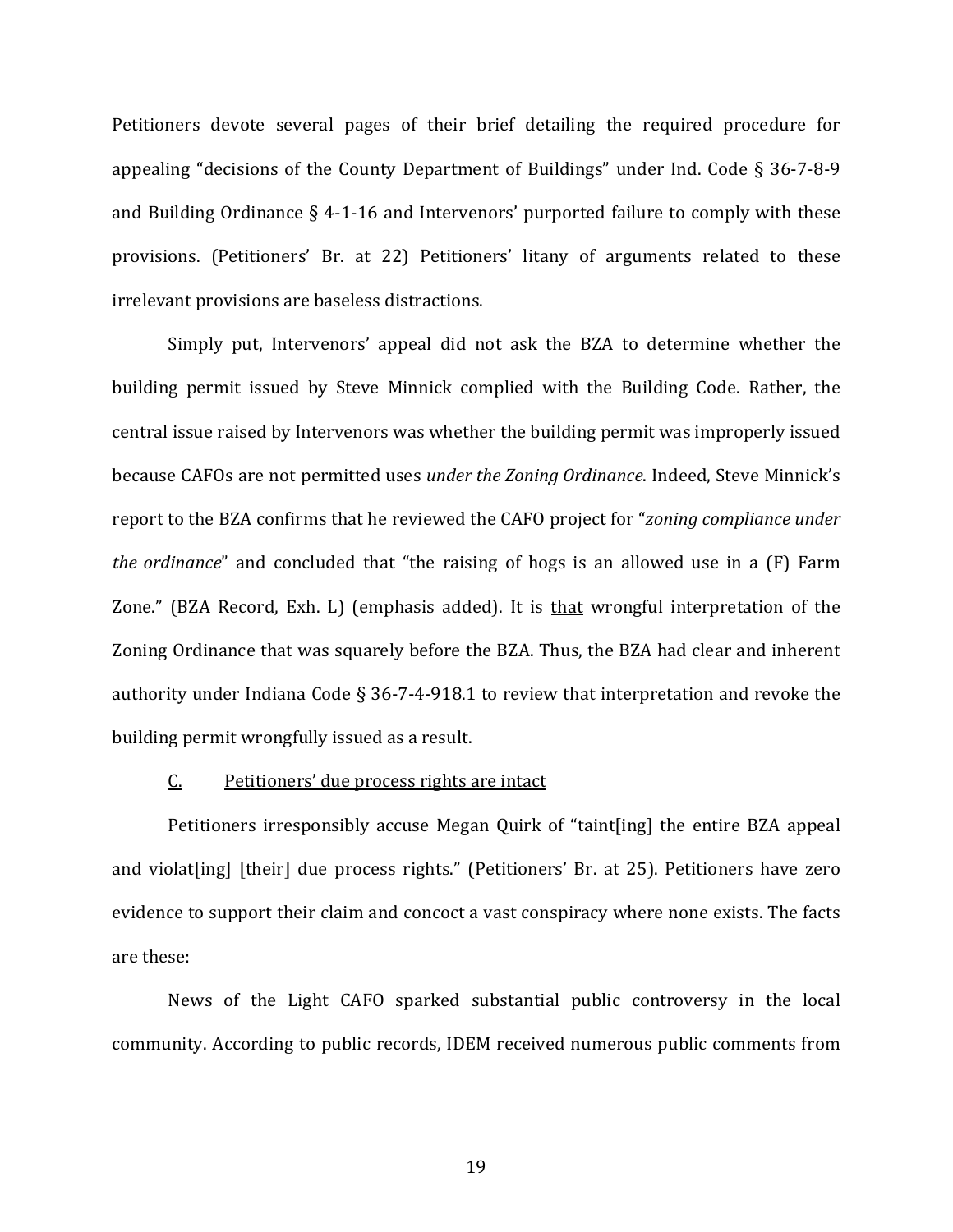area residents concerned about the  $CAFO,3$  including a letter dated January 8, 2018 from John and Jack Quirk who own land nearby expressing their concerns about surface and groundwater contamination due to the CAFO. (Petitioners' Exh. 7) John and Jack Quirk are law partners and related to BZA counsel, Megan Quirk. There is no evidence that Ms. Quirk knew about this letter.

Contrary to Petitioners' version of events, at some point on or before January  $5<sup>th</sup>$ , John Quirk called Intervenors' counsel seeking guidance on IDEM's CAFO permitting and review process. (Petitioners' Exh. 8 at pp. 2-3). Intervenors' counsel is a public interest environmental lawyer who works for a non-profit organization and receives hundreds of such calls from concerned citizens about CAFOs. *(Id.)* Intervenors' counsel does not recall the specifics of the conversation, and does not have any written or audio recording of the phone call. *(Id.)* Counsel's knowledge that the call even took place is based on an e-mail she sent connecting John Quirk to another concerned citizen, Intervenor Kathy Driscoll, and providing both limited advice on IDEM's regulatory process. (*Id.*). John Quirk did not respond to that email and did not communicate further with Intervenors' counsel or any of the Intervenors. All of this transpired a full five months before this matter came before the BZA. Megan Quirk has not communicated with Intervenors' counsel or Intervenors outside of her role as BZA attorney. *(Id.)* 

A BZA must comply with the requirements of due process. *City of Hobart Common Council v. Behavioral Inst. of Ind., LLC, 785 N.E.2d 238, 246 (Ind. Ct. App. 2003).* "Although BZAs are not held to technical legal requirements, they must comply with the constitutional standards of being orderly, impartial, judicious, and fundamentally fair." *Id.* at 246-47

 $3$  All public comments submitted to IDEM are a matter of public record and available on line through IDEM's Virtual File Cabinet at https://vfc.idem.in.gov/DocumentSearch.aspx.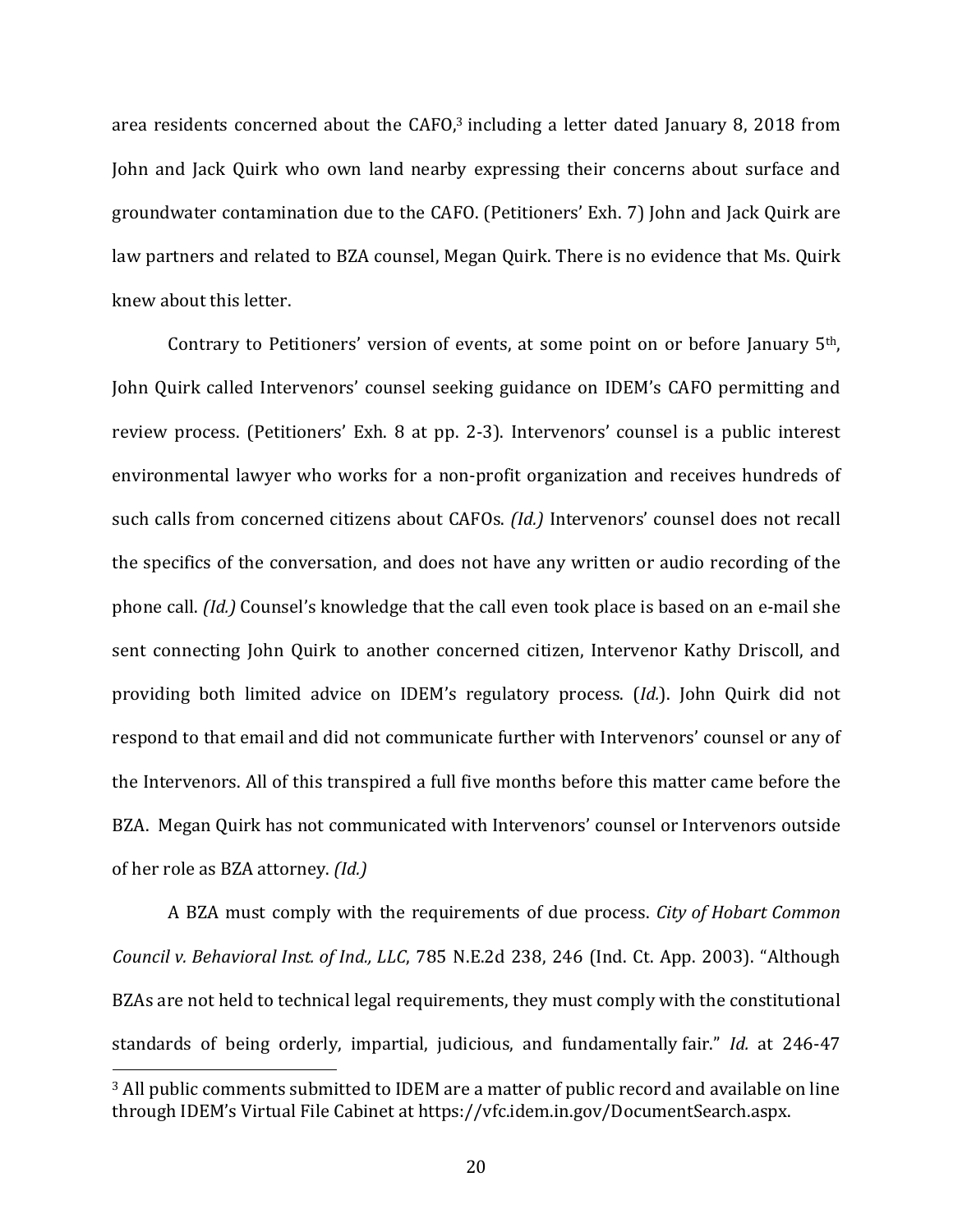(citations omitted). Due process requires a neutral and unbiased fact finder in land variance proceedings. *Id.* at 253. However, without demonstration of actual bias, courts will not interfere with an administrative decision. *Ripley County Bd. Of Zoning Appeals v. Rumpke of Indiana, Inc.* 663 N.E.2d 198, 209 (1996).

Indiana law also imposes the following statutory prohibition on communications with BZA members:

A person may not communicate with any member of the board before the hearing with intent to influence the member's action on a matter pending before the board. Not less than five  $(5)$  days before the hearing, however, the staff (as defined in the zoning ordinance), if any, may file with the board a written statement setting forth any facts or opinions relating to the matter.

Ind. Code § 36-7-4-920(g). And, under professional ethics rules, an attorney cannot participate in a matter as a government employee in which the lawyer "participated personally and substantially" while in private practice or while not working for the government. In. Rule of Prof Conduct. 1.11(d)(2).

Megan Quirk complied with each of these due process, statutory and professional ethics standards and did nothing to impugn the impartiality of the BZA appeal. She did her job. Petitioners' alleged due process violations rely on wild innuendo that Intervenors' counsel and the Quirk family/firm all conspired with Ms. Quirk to influence the BZA. However, there is simply not a shred of evidence to support this and Petitioners' unfounded suspicions and offensive, baseless accusations do not give rise to a due process claim. 

Indeed, in *House of Prayer Ministries*, where a county commissioner *actually* attempted *ex parte* communications with a member of the BZA in an attempt influence the BZA member's vote, the court nevertheless rejected the petitioners' due process claim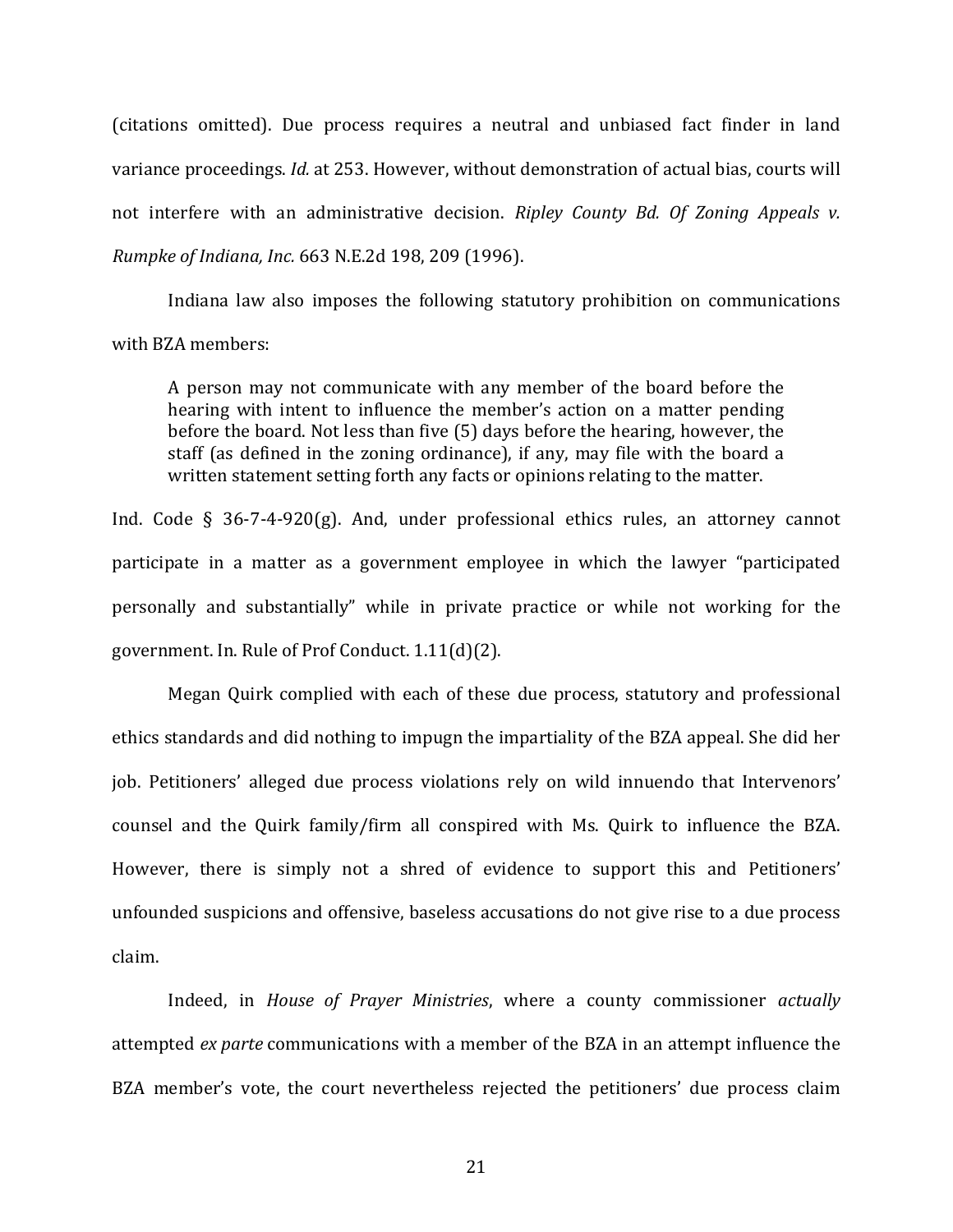based on testimony that the BZA member did not hear what the county commissioner said. on a zoning matter. 91 N.E.3d at 1062. The court held that an attempted *ex parte* communication that fails to *actually* influence a BZA member's vote is not a due process violation. *Id.*

Here, every single member of the BZA responded to interrogatories that they had no *ex parte* communication with Megan Quirk, Intervenors, or Intervenors' counsel whatsoever outside of the BZA appeal hearing. (*See* Delaware-Muncie Metropolitan Board Of Zoning Appeals' Responses To Petitioners' First Discovery Requests, attached as Exhibit  $\overline{5}$ ). Nevertheless, Petitioners add to their kitchen sink of meritless arguments, that "Ms. Quirk's legal advice to the BZA violates Indiana Code  $\S$  36-7-4-909 because she provided legal advice that Petitioners disagree with. (Petitioners' Br. at 27) This argument is simply nonsensical. 

Indiana Code  $\S 36-7-4-909$  prohibits "a member of a board of zoning appeals" from participating in a hearing or a decision if that member is biased, prejudiced, or unable to be impartial. Ms. Quirk is not a member of the BZA. She does not vote. Thus, Ind.  $\S 36-7-4-909$ is not applicable to her. Even if the section were applicable, Petitioners have not shown that Megan Quirk was in any way biased, prejudiced, or unable to be impartial. In fact, the only basis Petitioners provide for Ms. Quirk's alleged bias is that she advised the BZA that they had authority to hear Intervenors' appeal. While Petitioners may disagree with Ms. Quirk's legal opinion, that does not amount to a conflict of interest much less a due process violation.

Even if there was evidence that Megan Quirk had a conflict of interest—which there isn't—the Lights have waived their right to raise it because they did not seek her recusal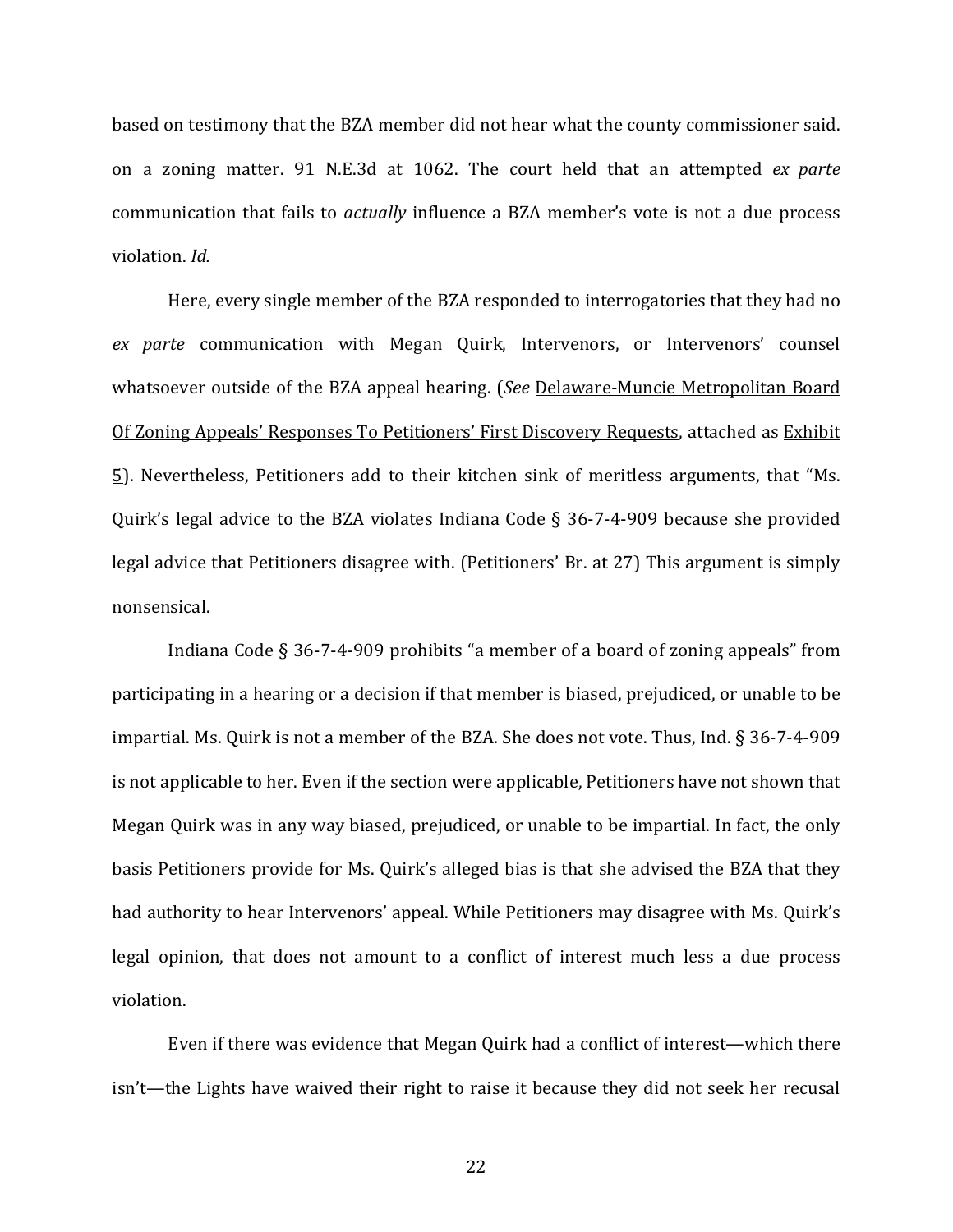prior to or at the BZA hearing. In *Ripley County Bd. of Zoning Appeals*, the court determined that a member of the BZA was biased based on evidence that he had former dealings with the zoning applicant and had made several comments he would run the applicant out of the county if he could. 663 N.E.2d at 209-210. Nevertheless, the court determined that the applicant had waived his right to raise a due process violation because the applicant knew of the BZA member's bias but did not ask that the BZA member step down from the proceedings. *Id*. 

Here, Petitioners should have been aware of the letter John and Jack Quirk sent to IDEM which is a public record available on IDEM's online Virtual File Cabinet. The letter was available to Petitioners for five months before Intervenors filed their appeal with the BZA. And the letter is part of the public record that IDEM maintains on Petitioners' CAFO permit application. In short, Petitioners had constructive notice of the letter and ample opportunity to object to Ms. Quirk's participation in the BZA hearing. Their failure to do so waives their right to complain about it now.

## **III. CONCLUSION**

Petitioners have failed to overcome the substantial legal standard affording deference to the Delaware County BZA's interpretation of its own Zoning Ordinance. They have also failed to provided any evidence or argument to warrant this Court's reversal. The BZA has statutory authority to determine appeals of Zoning Administrator decisions, including issuance of building permits, that involve interpretation of the Zoning Ordinance. The BZA conducted a full hearing on the matter and its decision is based on a reasonable interpretation of the Zoning Ordinance and substantial evidence in the record. Finally, there is no evidence to show that the BZA was improperly influenced or that any member